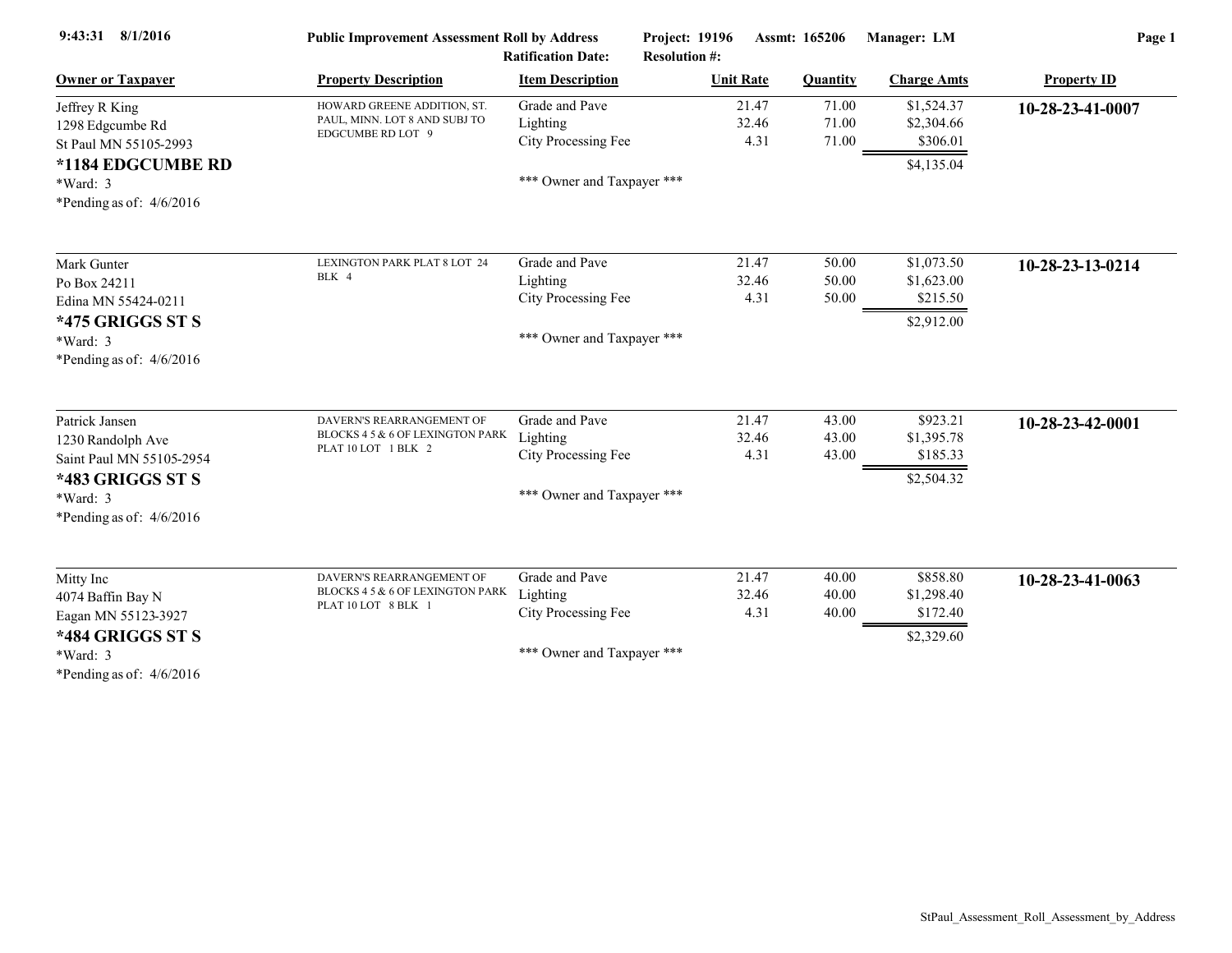| 9:43:31 8/1/2016                                                    | <b>Public Improvement Assessment Roll by Address</b>                                       | <b>Ratification Date:</b>                         | Project: 19196<br><b>Resolution #:</b> |                        | <b>Assmt: 165206</b> | Manager: LM                | Page 2             |
|---------------------------------------------------------------------|--------------------------------------------------------------------------------------------|---------------------------------------------------|----------------------------------------|------------------------|----------------------|----------------------------|--------------------|
| <b>Owner or Taxpayer</b>                                            | <b>Property Description</b>                                                                | <b>Item Description</b>                           | <b>Unit Rate</b>                       |                        | <b>Quantity</b>      | <b>Charge Amts</b>         | <b>Property ID</b> |
| Heather D Seifert<br>1096 James Ave<br>Saint Paul MN 55105-2959     | MICHEL AND ROBERTSON'S<br>ADDITION EX AVE THE W 2 FT OF LOT<br>11 AND ALL OF LOT 12 BLK 14 | Grade and Pave<br>Lighting<br>City Processing Fee |                                        | 21.47<br>32.46<br>4.31 | 0.00<br>0.00<br>0.00 | \$0.00<br>\$0.00<br>\$0.00 | 11-28-23-23-0075   |
| *1096 JAMES AVE<br>$*Ward: 3$<br>*Pending as of: $4/6/2016$         |                                                                                            | *** Owner and Taxpayer ***                        |                                        |                        |                      | \$0.00                     |                    |
|                                                                     | Previously Assessed<br>Griggs/Jefferson RSVP<br>Levied 11/21/2007                          |                                                   |                                        |                        |                      |                            |                    |
| Cassandra Warner                                                    | <b>BAER RE-ARRANGEMENT LOT 1</b>                                                           | Grade and Pave                                    |                                        | 21.47                  | 0.00                 | \$0.00                     | 10-28-23-14-0163   |
| 558 Montcalm Place                                                  |                                                                                            | Lighting                                          |                                        | 32.46                  | 0.00                 | \$0.00                     |                    |
| St Paul MN 55116-1730                                               |                                                                                            | City Processing Fee                               |                                        | 4.31                   | $0.00\,$             | \$0.00                     |                    |
| *1102 JAMES AVE<br>$*Ward: 3$<br>*Pending as of: $4/6/2016$         |                                                                                            | *** Owner and Taxpayer ***                        |                                        |                        |                      | \$0.00                     |                    |
|                                                                     | Previously Assessed<br>Griggs/Jefferson RSVP<br>Levied 11/21/2007                          |                                                   |                                        |                        |                      |                            |                    |
| Ira Kipp Trustee                                                    | Subj To Rd; Lot 13 Blk 14                                                                  | Grade and Pave                                    |                                        | 21.47                  | 33.00                | \$708.51                   | 11-28-23-23-0076   |
| 2273 Wagonwheel Ct                                                  |                                                                                            | Lighting                                          |                                        | 32.46                  | 33.00                | \$1,071.18                 |                    |
| Saint Paul MN 55120-1381                                            |                                                                                            | City Processing Fee                               |                                        | 4.31                   | 33.00                | \$142.23                   |                    |
| *478 LEXINGTON PKWY 4<br>*Ward: 3<br>*Pending as of: $4/6/2016$     |                                                                                            | *** Owner and Taxpayer ***                        |                                        |                        |                      | \$1,921.92                 |                    |
| Daniel Janiczak                                                     | COMMON INTEREST COMMUNITY<br>NUMBER 543 MAPLE HILL CONDO                                   | Grade and Pave<br>Lighting                        |                                        | 21.47<br>32.46         | 0.00<br>0.00         | \$0.00<br>\$0.00           | 11-28-23-23-0098   |
| <b>Briana Bruce</b><br>444 Lexington Pky S Unit 2                   | $\,$ UNIT NO.2 $\,$                                                                        | City Processing Fee                               |                                        | 4.31                   | $0.00\,$             | \$0.00                     |                    |
| Saint Paul MN 55105-2965                                            |                                                                                            | *** Owner and Taxpayer ***                        |                                        |                        |                      | \$0.00                     |                    |
| *444 LEXINGTON PKWY S 2<br>$*Ward: 3$<br>*Pending as of: $4/6/2016$ |                                                                                            |                                                   |                                        |                        |                      |                            |                    |
|                                                                     | Previously Assessed<br>Griggs/Jefferson RSVP                                               |                                                   |                                        |                        |                      |                            |                    |

Levied 11/21/2007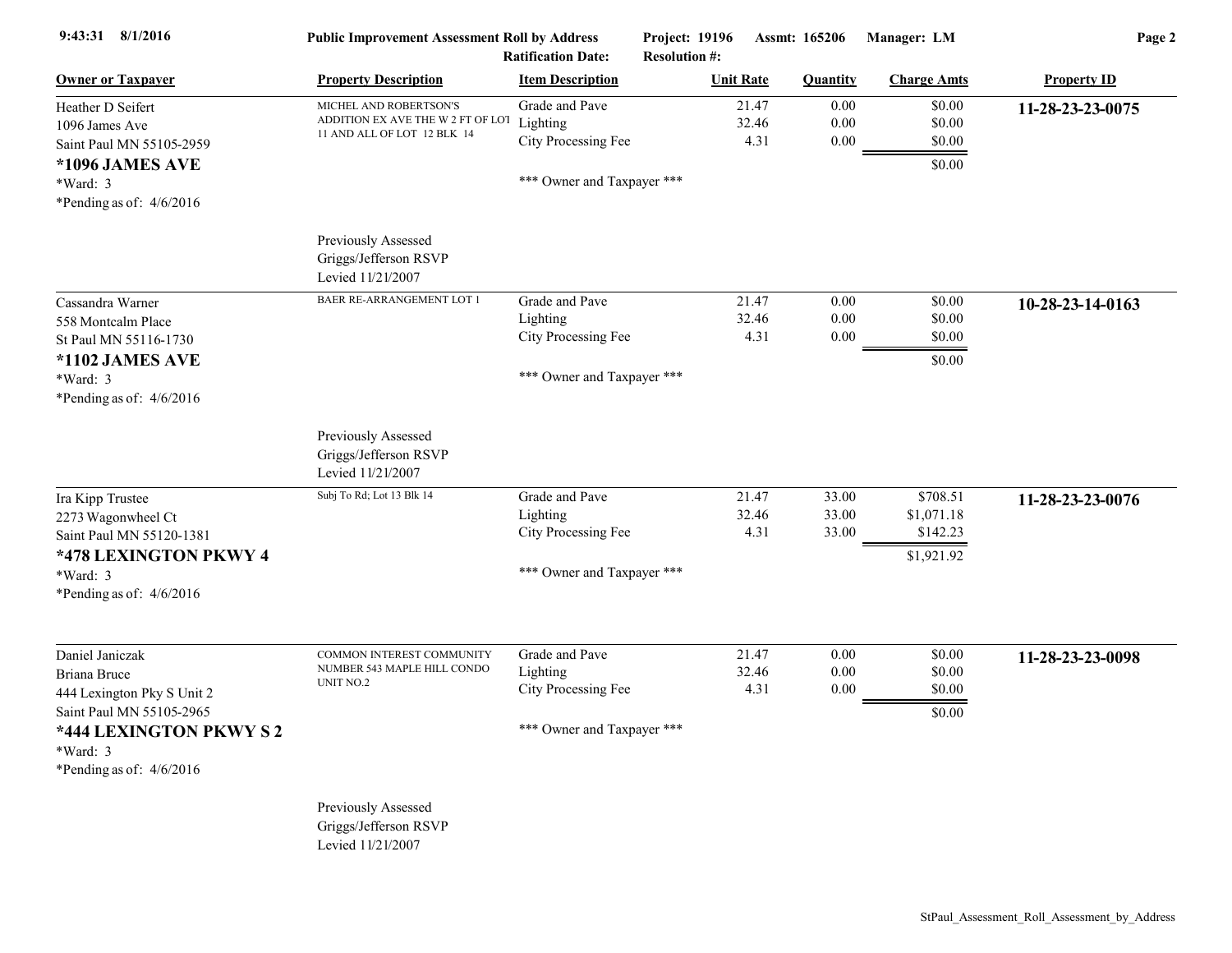| 9:43:31 8/1/2016            | <b>Public Improvement Assessment Roll by Address</b><br><b>Ratification Date:</b> |                            | <b>Project: 19196</b><br><b>Resolution #:</b> | Assmt: 165206   | Manager: LM        | Page 3             |  |
|-----------------------------|-----------------------------------------------------------------------------------|----------------------------|-----------------------------------------------|-----------------|--------------------|--------------------|--|
| <b>Owner or Taxpayer</b>    | <b>Property Description</b>                                                       | <b>Item Description</b>    | <b>Unit Rate</b>                              | <b>Quantity</b> | <b>Charge Amts</b> | <b>Property ID</b> |  |
| Judith H Walker             | STERNBERG'S ADDITION, ST. PAUL,                                                   | Grade and Pave             | 21.47                                         | 46.00           | \$987.62           | 10-28-23-14-0168   |  |
| 477 Lexington Pkwy S        | MINN LOT 2                                                                        | Lighting                   | 32.46                                         | 46.00           | \$1,493.16         |                    |  |
| St Paul MN 55105-2928       |                                                                                   | City Processing Fee        | 4.31                                          | 46.00           | \$198.26           |                    |  |
| *477 LEXINGTON PKWY S       |                                                                                   |                            |                                               |                 | \$2,679.04         |                    |  |
| $*Ward: 3$                  |                                                                                   | *** Owner and Taxpayer *** |                                               |                 |                    |                    |  |
| *Pending as of: $4/6/2016$  |                                                                                   |                            |                                               |                 |                    |                    |  |
| Helen G Kipp                | MICHEL AND ROBERTSON'S                                                            | Grade and Pave             | 21.47                                         | 40.00           | \$858.80           | 11-28-23-23-0077   |  |
| 2275 Youngman Ave Unit 508w | <b>ADDITION LOT 14 BLK 14</b>                                                     | Lighting                   | 32.46                                         | 40.00           | \$1,298.40         |                    |  |
| St Paul MN 55116-3053       |                                                                                   | City Processing Fee        | 4.31                                          | 40.00           | \$172.40           |                    |  |
| *478 LEXINGTON PKWY S       |                                                                                   |                            |                                               |                 | \$2,329.60         |                    |  |
| $*Ward: 3$                  |                                                                                   | *** Owner and Taxpayer *** |                                               |                 |                    |                    |  |
| *Pending as of: $4/6/2016$  |                                                                                   |                            |                                               |                 |                    |                    |  |
| Lexington Llc               | N 10 Ft Of Vac Alley Accruing And All Of                                          | Grade and Pave             | 21.47                                         | 343.00          | \$7,364.21         | 11-28-23-32-0116   |  |
| 3700 74th Ave N             | Lots 5 Thru Lot 9 Blk 1                                                           | Lighting                   | 32.46                                         | 343.00          | \$11,133.78        |                    |  |
| Brooklyn Park MN 55443-3516 |                                                                                   | City Processing Fee        | 4.31                                          | 343.00          | \$1,478.33         |                    |  |
| *484 LEXINGTON PKWY S       |                                                                                   |                            |                                               |                 | \$19,976.32        |                    |  |
| *Ward: 3                    |                                                                                   | *** Owner and Taxpayer *** |                                               |                 |                    |                    |  |
| *Pending as of: $4/6/2016$  |                                                                                   |                            |                                               |                 |                    |                    |  |
| Domicile Msp Llc            | LEXINGTON PARK PLAT 10 SUBJ TO                                                    | Grade and Pave             | 21.47                                         | 708.00          | \$15,200.76        | 10-28-23-41-0001   |  |
| 612 Pondview Ct             | ESMTS THE FOL ALL OF VAC                                                          | Lighting                   | 32.46                                         | 708.00          | \$22,981.68        |                    |  |
| Saint Paul MN 55120-1923    | NETTLETON AVE ADJ VAC JUNO AVE<br>ACCRUING AND FOL PART NLY OF                    | City Processing Fee        | 4.31                                          | 708.00          | \$3,051.48         |                    |  |
| *491 LEXINGTON PKWY S       | WARDELL ADD OF LOT 2                                                              |                            |                                               |                 | \$41,233.92        |                    |  |
| $*Ward: 3$                  |                                                                                   | *** Owner and Taxpayer *** |                                               |                 |                    |                    |  |
| *Pending as of: $4/6/2016$  |                                                                                   |                            |                                               |                 |                    |                    |  |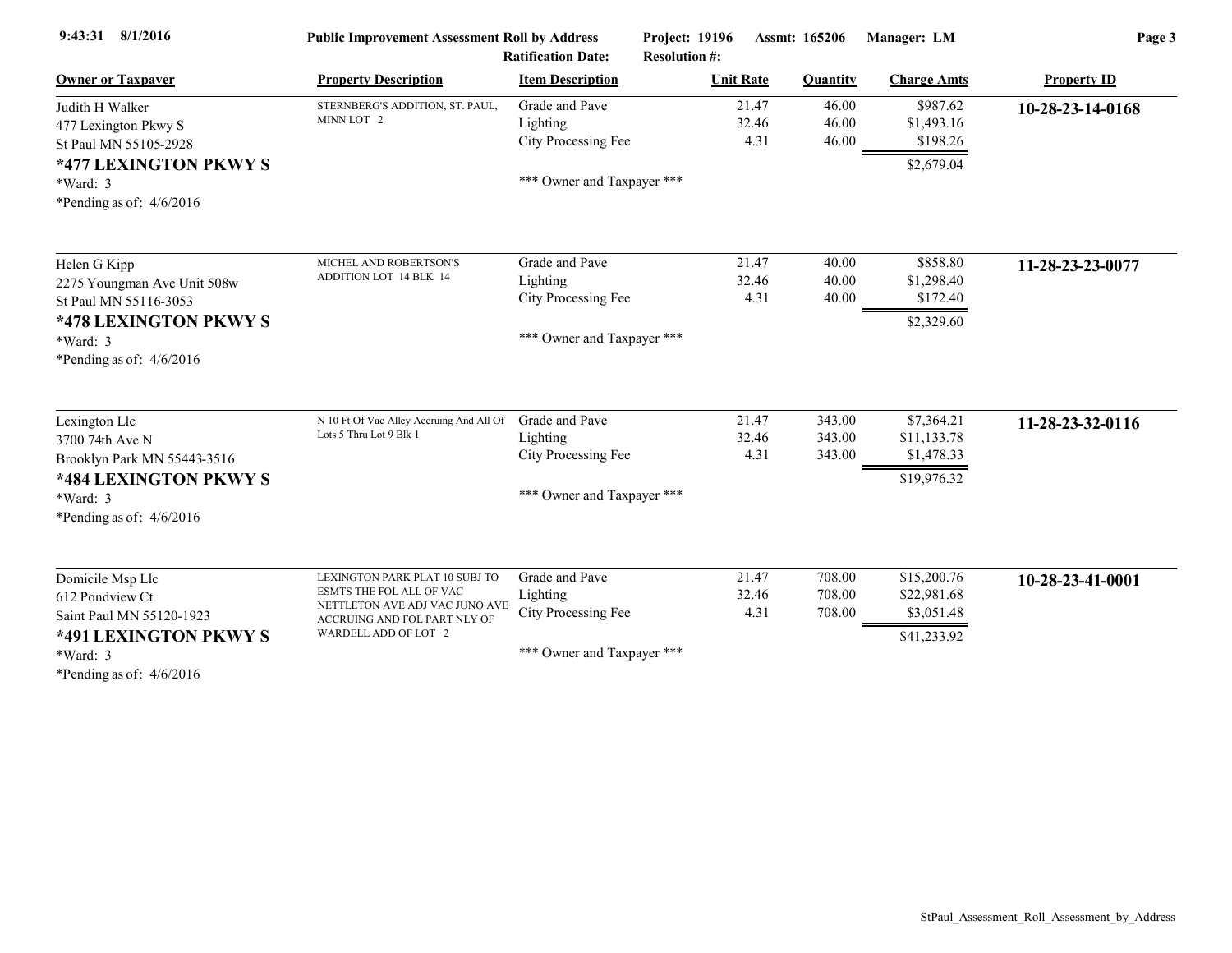| 9:43:31 8/1/2016                                                                                                                                                          | <b>Public Improvement Assessment Roll by Address</b><br><b>Ratification Date:</b>                                                                                                                                                                                            |                                                                                 | <b>Project: 19196</b><br><b>Assmt: 165206</b><br><b>Resolution #:</b> |                        | Manager: LM                | Page 4                                             |                    |
|---------------------------------------------------------------------------------------------------------------------------------------------------------------------------|------------------------------------------------------------------------------------------------------------------------------------------------------------------------------------------------------------------------------------------------------------------------------|---------------------------------------------------------------------------------|-----------------------------------------------------------------------|------------------------|----------------------------|----------------------------------------------------|--------------------|
| <b>Owner or Taxpayer</b>                                                                                                                                                  | <b>Property Description</b>                                                                                                                                                                                                                                                  | <b>Item Description</b>                                                         |                                                                       | <b>Unit Rate</b>       | <b>Quantity</b>            | <b>Charge Amts</b>                                 | <b>Property ID</b> |
| Desert Diva Llc<br><b>Farpoint Station Llc</b><br>1220 Rosecrans St Ste 320<br>San Diego CA 92106-2674<br>*502 LEXINGTON PKWY S<br>*Ward: 3<br>*Pending as of: $4/6/2016$ | S 10 Ft Of Vac Alley Accruing All Of Lots<br>10 Thru Lot 13 And Pt Of Lot 14 Lying<br>Wly Of A Line Desc As Beg At The Se Cor<br>Of Lot 5 Blk 1 Thence S 16 Deg 16 Min 27<br>Sec W For 51.79 Ft Thence S 00 Deg 25<br>Min 07 Sec W For 105.23 Ft To The S Line *** Owner *** | Grade and Pave<br>Lighting<br>City Processing Fee                               |                                                                       | 21.47<br>32.46<br>4.31 | 122.00<br>122.00<br>122.00 | \$2,619.34<br>\$3,960.12<br>\$525.82<br>\$7,105.28 | 11-28-23-32-0117   |
| Fort Randolph Hills Llc<br>3700 74th Ave N<br>Brooklyn Park MN 55443-3516<br>*502 LEXINGTON PKWY S<br>$*Ward: 3$<br>*Pending as of: $4/6/2016$                            | S 10 Ft Of Vac Alley Accruing All Of Lots<br>10 Thru Lot 13 And Pt Of Lot 14 Lying<br>Wly Of A Line Desc As Beg At The Se Cor<br>Of Lot 5 Blk 1 Thence S 16 Deg 16 Min 27<br>Sec W For 51.79 Ft Thence S 00 Deg 25<br>Min 07 Sec W For 105.23 Ft To The S Line               | *** Taxpayer ***                                                                |                                                                       |                        |                            |                                                    | 11-28-23-32-0117   |
| Montcalm Apartments Llc<br>1500 Mcandrews Rd W Ste 100<br>Burnsville MN 55337-4475<br>*0 RANDOLPH AVE<br>*Ward: 3<br>*Pending as of: $4/6/2016$                           | HOWARD GREENE ADDITION, ST.<br>PAUL, MINN. SUBJ TO ESMTS N 1/2 OF<br>VAC JUNO AVE ADJ VAC ALLEY ADJ<br>NO PART OF VAC NETTLETON AVE<br>ADJ AND FOL LOTS 1 AND LOT 18                                                                                                         | Grade and Pave<br>Lighting<br>City Processing Fee<br>*** Owner and Taxpayer *** |                                                                       | 21.47<br>32.46<br>4.31 | 70.00<br>70.00<br>70.00    | \$1,502.90<br>\$2,272.20<br>\$301.70<br>\$4,076.80 | 10-28-23-41-0013   |
| David P Barnes<br>1081 Randolph Ave<br>St Paul MN 55105-2935<br>*1081 RANDOLPH AVE<br>*Ward: 3<br>*Pending as of: $4/6/2016$                                              | MICHEL AND ROBERTSON'S<br>ADDITION SUBJ TO HWY LOT 17 BLK<br>14                                                                                                                                                                                                              | Grade and Pave<br>Lighting<br>City Processing Fee<br>*** Owner and Taxpayer *** |                                                                       | 21.47<br>32.46<br>4.31 | 40.00<br>40.00<br>40.00    | \$858.80<br>\$1,298.40<br>\$172.40<br>\$2,329.60   | 11-28-23-23-0080   |
| Ira G Kipp<br>3966 Minnehaha Ave S<br>Minneapolis MN 55406-3232<br>*1083 RANDOLPH AVE<br>*Ward: 3<br>*Pending as of: $4/6/2016$                                           | MICHEL AND ROBERTSON'S<br>ADDITION WITH NO ACCESS TO<br>HWY; LOT 16 BLK 14                                                                                                                                                                                                   | Grade and Pave<br>Lighting<br>City Processing Fee<br>*** Owner and Taxpayer *** |                                                                       | 21.47<br>32.46<br>4.31 | 40.00<br>40.00<br>40.00    | \$858.80<br>\$1,298.40<br>\$172.40<br>\$2,329.60   | 11-28-23-23-0079   |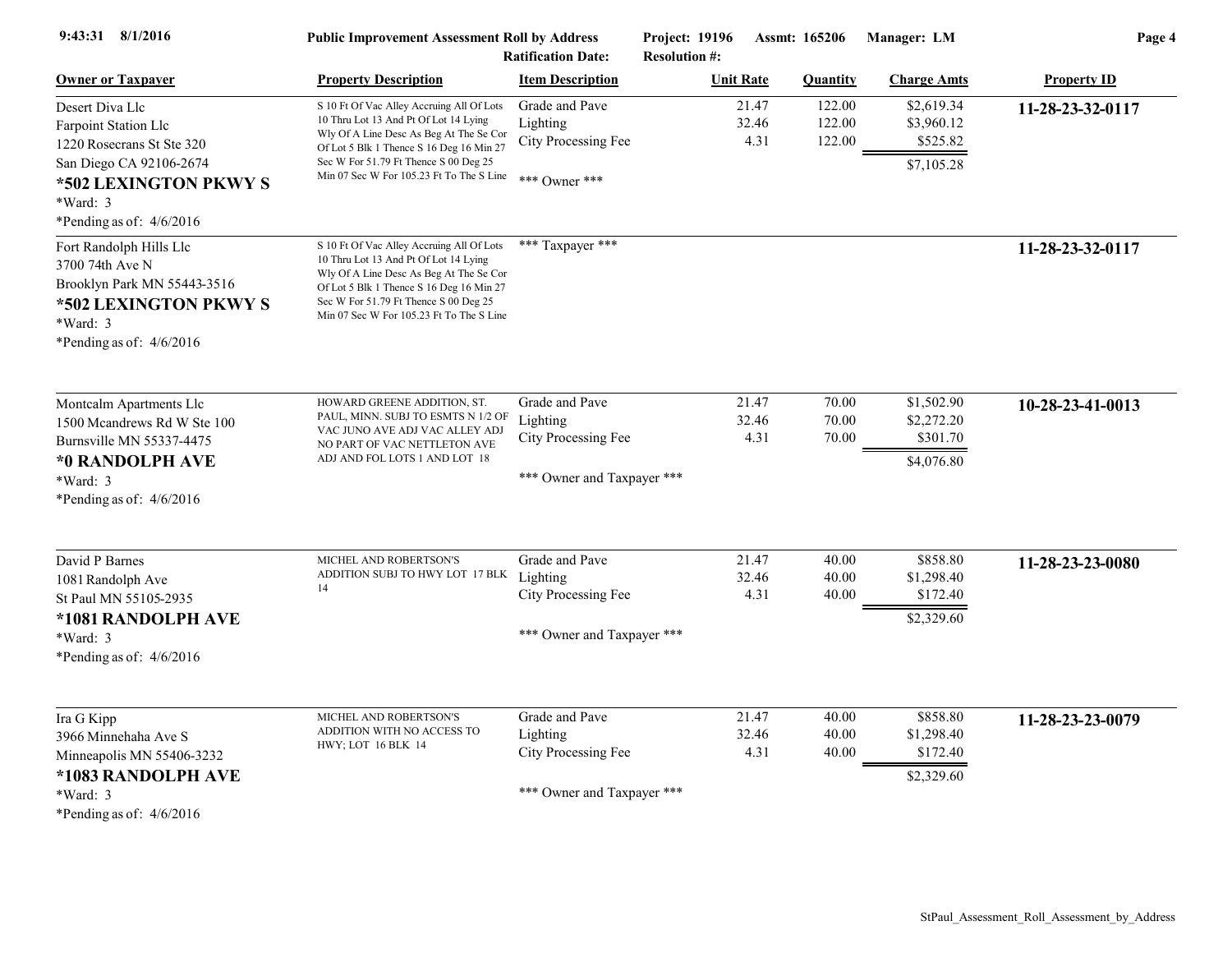| 9:43:31 8/1/2016                                                                                                                     | <b>Public Improvement Assessment Roll by Address</b><br><b>Ratification Date:</b> |                                                                                 | Project: 19196<br><b>Resolution #:</b> | Assmt: 165206           | Manager: LM                                      | Page 5             |  |
|--------------------------------------------------------------------------------------------------------------------------------------|-----------------------------------------------------------------------------------|---------------------------------------------------------------------------------|----------------------------------------|-------------------------|--------------------------------------------------|--------------------|--|
| <b>Owner or Taxpayer</b>                                                                                                             | <b>Property Description</b>                                                       | <b>Item Description</b>                                                         | <b>Unit Rate</b>                       | <b>Quantity</b>         | <b>Charge Amts</b>                               | <b>Property ID</b> |  |
| Verburgt Holdings Llc<br>5115 Excelsior Blvd Ste 230<br>Minneapolis MN 55416-2906                                                    | MICHEL AND ROBERTSON'S<br>ADDITION LOT 15 BLK 14                                  | Grade and Pave<br>Lighting<br>City Processing Fee                               | 21.47<br>32.46<br>4.31                 | 40.00<br>40.00<br>40.00 | \$858.80<br>\$1,298.40<br>\$172.40               | 11-28-23-23-0078   |  |
| *1087 RANDOLPH AVE<br>*Ward: 3<br>*Pending as of: $4/6/2016$                                                                         |                                                                                   | *** Owner and Taxpayer ***                                                      |                                        |                         | \$2,329.60                                       |                    |  |
| Eric W Ditlevson<br>1107 Randolph Ave<br>St Paul MN 55105-2937                                                                       | STERNBERG'S ADDITION, ST. PAUL,<br>MINN LOT 3                                     | Grade and Pave<br>Lighting<br>City Processing Fee                               | 21.47<br>32.46<br>4.31                 | 44.00<br>44.00<br>44.00 | \$944.68<br>\$1,428.24<br>\$189.64               | 10-28-23-14-0169   |  |
| *1107 RANDOLPH AVE<br>*Ward: 3<br>*Pending as of: $4/6/2016$                                                                         |                                                                                   | *** Owner and Taxpayer ***                                                      |                                        |                         | \$2,562.56                                       |                    |  |
| Kimberly D Warner<br>435 Arbor St<br>St Paul MN 55102-3511<br>*1111 RANDOLPH AVE<br>*Ward: 3<br>*Pending as of: $4/6/2016$           | STERNBERG'S ADDITION, ST. PAUL,<br>MINN LOT 4                                     | Grade and Pave<br>Lighting<br>City Processing Fee<br>*** Owner and Taxpayer *** | 21.47<br>32.46<br>4.31                 | 44.00<br>44.00<br>44.00 | \$944.68<br>\$1,428.24<br>\$189.64<br>\$2,562.56 | 10-28-23-14-0170   |  |
| Barbara J Bowman<br>1115 Randolph Ave<br>St Paul MN 55105-2937<br>*1115 RANDOLPH AVE<br>*Ward: 3<br>*Pending as of: $4/6/2016$       | STERNBERG'S ADDITION, ST. PAUL,<br>MINN LOT 5                                     | Grade and Pave<br>Lighting<br>City Processing Fee<br>*** Owner and Taxpayer *** | 21.47<br>32.46<br>4.31                 | 44.00<br>44.00<br>44.00 | \$944.68<br>\$1,428.24<br>\$189.64<br>\$2,562.56 | 10-28-23-14-0171   |  |
| Julian Guilbeault<br>1121 Randolph Ave<br>Saint Paul MN 55105-2937<br>*1121 RANDOLPH AVE<br>$*Ward: 3$<br>*Pending as of: $4/6/2016$ | STERNBERG'S ADDITION, ST. PAUL,<br>MINN LOT 6                                     | Grade and Pave<br>Lighting<br>City Processing Fee<br>*** Owner and Taxpayer *** | 21.47<br>32.46<br>4.31                 | 44.00<br>44.00<br>44.00 | \$944.68<br>\$1,428.24<br>\$189.64<br>\$2,562.56 | 10-28-23-14-0172   |  |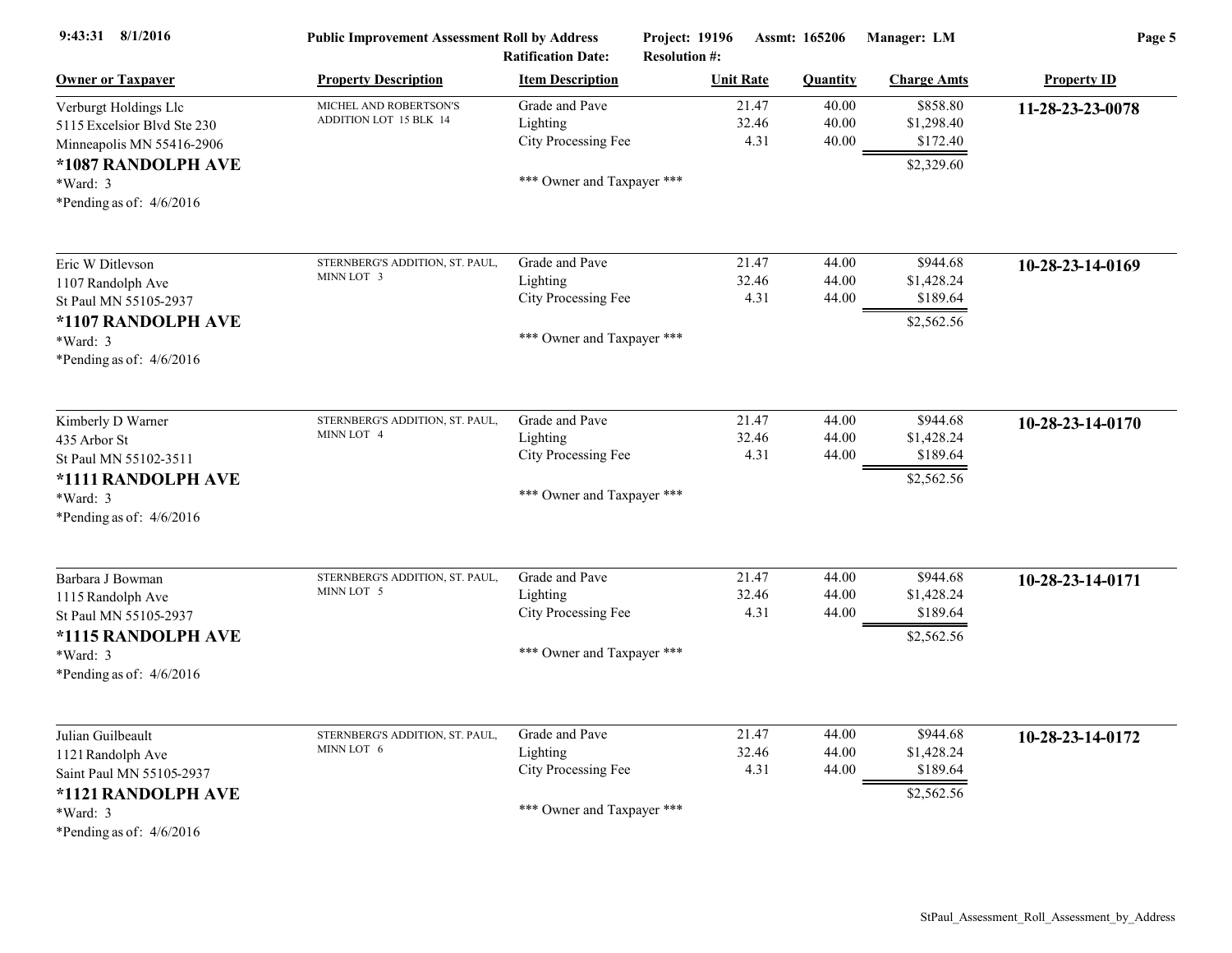| 9:43:31 8/1/2016                                                                                                                                   | <b>Public Improvement Assessment Roll by Address</b><br><b>Ratification Date:</b> |                                                                                 | Project: 19196<br>Assmt: 165206<br><b>Resolution #:</b> |                         | Manager: LM                                        | Page 6             |  |
|----------------------------------------------------------------------------------------------------------------------------------------------------|-----------------------------------------------------------------------------------|---------------------------------------------------------------------------------|---------------------------------------------------------|-------------------------|----------------------------------------------------|--------------------|--|
| <b>Owner or Taxpayer</b>                                                                                                                           | <b>Property Description</b>                                                       | <b>Item Description</b>                                                         | <b>Unit Rate</b>                                        | <b>Quantity</b>         | <b>Charge Amts</b>                                 | <b>Property ID</b> |  |
| Amy M Ogorman<br>2002 Ramlow Pl<br>Saint Paul MN 55116-2515                                                                                        | STERNBERG'S ADDITION, ST. PAUL,<br>MINN LOT 7                                     | Grade and Pave<br>Lighting<br>City Processing Fee                               | 21.47<br>32.46<br>4.31                                  | 44.00<br>44.00<br>44.00 | \$944.68<br>\$1,428.24<br>\$189.64                 | 10-28-23-14-0173   |  |
| *1125 RANDOLPH AVE<br>*Ward: 3<br>*Pending as of: $4/6/2016$                                                                                       |                                                                                   | *** Owner and Taxpayer ***                                                      |                                                         |                         | \$2,562.56                                         |                    |  |
|                                                                                                                                                    |                                                                                   |                                                                                 |                                                         |                         |                                                    | ***ESCROW***       |  |
| Karen E Kopacz<br>1129 Randolph Ave<br>St Paul MN 55105-2937                                                                                       | STERNBERG'S ADDITION, ST. PAUL,<br>MINN LOT 8                                     | Grade and Pave<br>Lighting<br>City Processing Fee                               | 21.47<br>32.46<br>4.31                                  | 44.00<br>44.00<br>44.00 | \$944.68<br>\$1,428.24<br>\$189.64                 | 10-28-23-14-0174   |  |
| *1129 RANDOLPH AVE<br>*Ward: 3<br>*Pending as of: $4/6/2016$                                                                                       |                                                                                   | *** Owner and Taxpayer ***                                                      |                                                         |                         | \$2,562.56                                         |                    |  |
| Randy J Stafford<br>Donna J Stafford<br>1135 Randolph Ave<br>St Paul MN 55105-2937<br>*1135 RANDOLPH AVE<br>*Ward: 3<br>*Pending as of: $4/6/2016$ | LEXINGTON PARK PLAT 7 LOT 5<br>BLK 4                                              | Grade and Pave<br>Lighting<br>City Processing Fee<br>*** Owner and Taxpayer *** | 21.47<br>32.46<br>4.31                                  | 50.00<br>50.00<br>50.00 | \$1,073.50<br>\$1,623.00<br>\$215.50<br>\$2,912.00 | 10-28-23-14-0148   |  |
| Mark J Kessler<br>Wendy Kessler<br>1145 Randolph Ave<br>St Paul MN 55105-2937<br>*1145 RANDOLPH AVE<br>$*Ward: 3$<br>*Pending as of: $4/6/2016$    | LEXINGTON PARK PLAT 7 LOT 6<br>BLK 4                                              | Grade and Pave<br>Lighting<br>City Processing Fee<br>*** Owner and Taxpayer *** | 21.47<br>32.46<br>4.31                                  | 50.00<br>50.00<br>50.00 | \$1,073.50<br>\$1,623.00<br>\$215.50<br>\$2,912.00 | 10-28-23-14-0149   |  |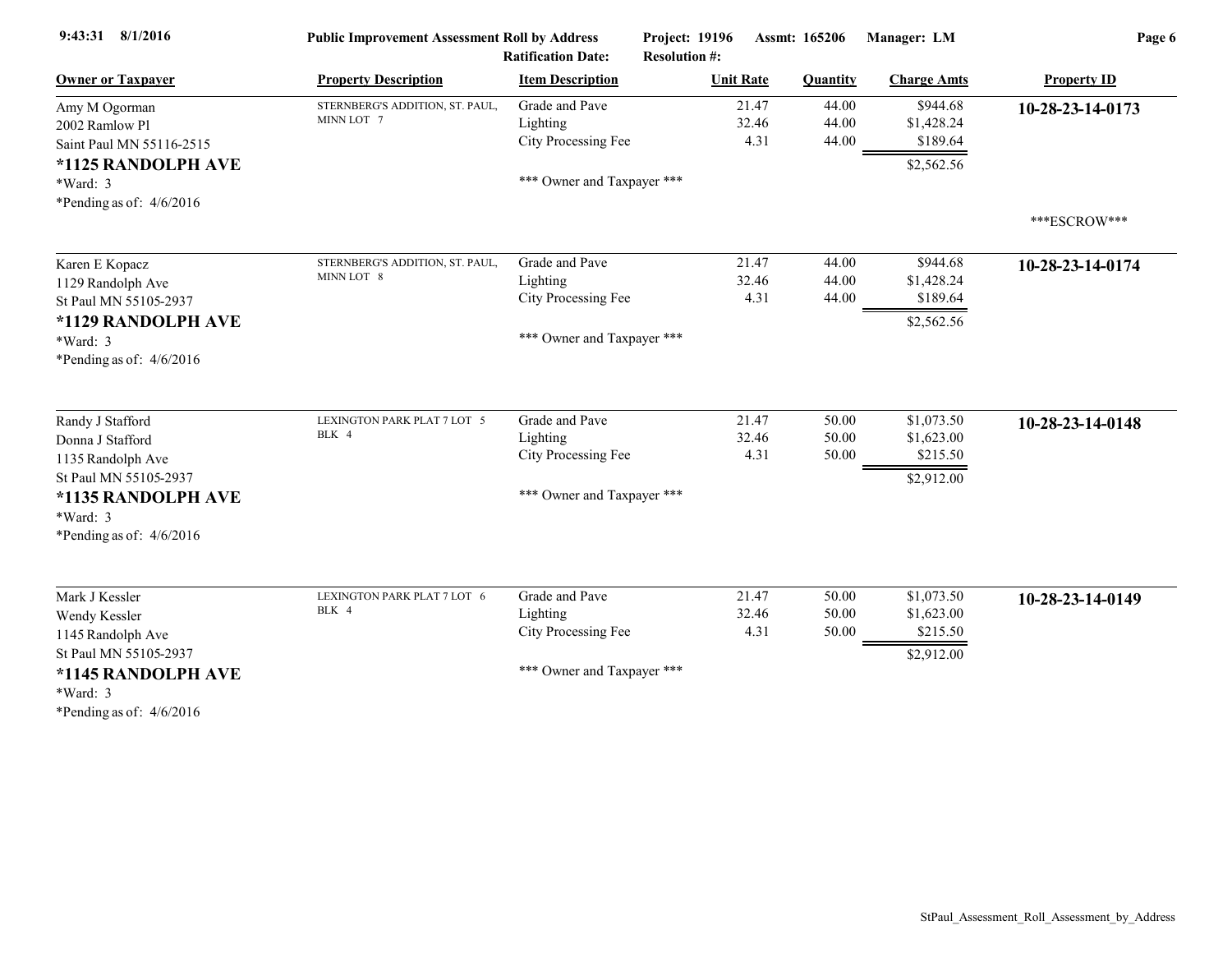| <b>Public Improvement Assessment Roll by Address</b><br><b>Ratification Date:</b> |                                                   |                        |                                                                                                                                                                         |                                                    | Page 7                                                |
|-----------------------------------------------------------------------------------|---------------------------------------------------|------------------------|-------------------------------------------------------------------------------------------------------------------------------------------------------------------------|----------------------------------------------------|-------------------------------------------------------|
| <b>Property Description</b>                                                       | <b>Item Description</b>                           | <b>Unit Rate</b>       | <b>Quantity</b>                                                                                                                                                         | <b>Charge Amts</b>                                 | <b>Property ID</b>                                    |
| LEXINGTON PARK PLAT 7 LOT 7<br>BLK 4                                              | Grade and Pave<br>Lighting<br>City Processing Fee | 21.47<br>32.46<br>4.31 | 50.00<br>50.00<br>50.00                                                                                                                                                 | \$1,073.50<br>\$1,623.00<br>\$215.50<br>\$2,912.00 | 10-28-23-14-0150                                      |
|                                                                                   |                                                   |                        |                                                                                                                                                                         |                                                    |                                                       |
| LEXINGTON PARK PLAT 7 LOT 8<br>BLK 4                                              | Grade and Pave                                    | 21.47                  | 50.00                                                                                                                                                                   | \$1,073.50                                         | 10-28-23-14-0151                                      |
|                                                                                   | City Processing Fee                               | 4.31                   | 50.00                                                                                                                                                                   | \$215.50                                           |                                                       |
|                                                                                   |                                                   |                        |                                                                                                                                                                         |                                                    |                                                       |
| HOWARD GREENE ADDITION, ST.<br>PAUL, MINN. LOT 2                                  | Grade and Pave<br>Lighting<br>City Processing Fee | 21.47<br>32.46<br>4.31 | 40.00<br>40.00<br>40.00                                                                                                                                                 | \$858.80<br>\$1,298.40<br>\$172.40                 | 10-28-23-41-0002                                      |
|                                                                                   |                                                   |                        |                                                                                                                                                                         |                                                    |                                                       |
| LEXINGTON PARK PLAT 7 LOT 9<br>BLK 4                                              | Grade and Pave<br>Lighting                        | 21.47<br>32.46         | 50.00<br>50.00                                                                                                                                                          | \$1,073.50<br>\$1,623.00                           | 10-28-23-14-0152                                      |
|                                                                                   | City Processing Fee                               | 4.31                   | 50.00                                                                                                                                                                   | \$215.50<br>\$2,912.00                             |                                                       |
|                                                                                   |                                                   | Lighting               | Project: 19196<br><b>Resolution #:</b><br>*** Owner and Taxpayer ***<br>32.46<br>*** Owner and Taxpayer ***<br>*** Owner and Taxpayer ***<br>*** Owner and Taxpayer *** | Assmt: 165206<br>50.00                             | Manager: LM<br>\$1,623.00<br>\$2,912.00<br>\$2,329.60 |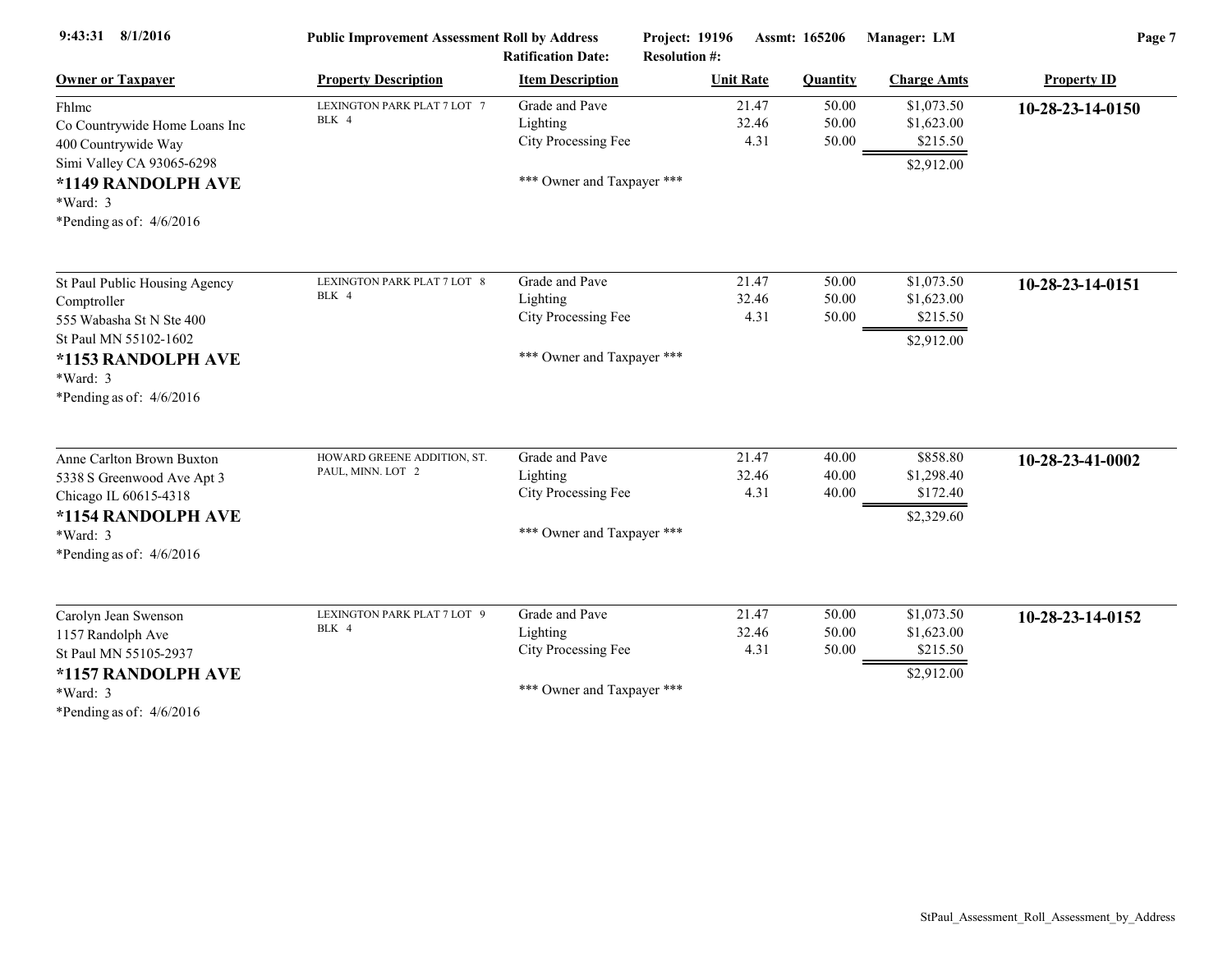| 9:43:31 8/1/2016                                                                                                                 | <b>Public Improvement Assessment Roll by Address</b><br><b>Ratification Date:</b> |                                                                                 | <b>Project: 19196</b><br><b>Resolution #:</b> | <b>Assmt: 165206</b>    | Manager: LM                                      | Page 8             |
|----------------------------------------------------------------------------------------------------------------------------------|-----------------------------------------------------------------------------------|---------------------------------------------------------------------------------|-----------------------------------------------|-------------------------|--------------------------------------------------|--------------------|
| <b>Owner or Taxpayer</b>                                                                                                         | <b>Property Description</b>                                                       | <b>Item Description</b>                                                         | <b>Unit Rate</b>                              | <b>Quantity</b>         | <b>Charge Amts</b>                               | <b>Property ID</b> |
| Kelly A Ringhofer<br>Kelly A Ringhofer<br>1158 Randolph Ave                                                                      | HOWARD GREENE ADDITION, ST.<br>PAUL, MINN. LOT 3                                  | Grade and Pave<br>Lighting<br>City Processing Fee                               | 21.47<br>32.46<br>4.31                        | 40.00<br>40.00<br>40.00 | \$858.80<br>\$1,298.40<br>\$172.40               | 10-28-23-41-0003   |
| Saint Paul MN 55105-2936<br>*1158 RANDOLPH AVE<br>$*Ward: 3$<br>*Pending as of: $4/6/2016$                                       |                                                                                   | *** Owner and Taxpayer ***                                                      |                                               |                         | \$2,329.60                                       |                    |
| Elizabeth Marsh Boyer<br>Craig R Boyer<br>1161 Randolph Ave                                                                      | LEXINGTON PARK PLAT 7 LOT 10<br>BLK 4                                             | Grade and Pave<br>Lighting<br>City Processing Fee                               | 21.47<br>32.46<br>4.31                        | 42.00<br>42.00<br>42.00 | \$901.74<br>\$1,363.32<br>\$181.02               | 10-28-23-14-0153   |
| St Paul MN 55105-2937<br>*1161 RANDOLPH AVE<br>$*Ward: 3$<br>*Pending as of: $4/6/2016$                                          |                                                                                   | *** Owner and Taxpayer ***                                                      |                                               |                         | \$2,446.08                                       |                    |
| Natalie S King<br>1162 Randolph Ave<br>St Paul MN 55105-2936<br>*1162 RANDOLPH AVE<br>*Ward: 3<br>*Pending as of: $4/6/2016$     | HOWARD GREENE ADDITION, ST.<br>PAUL, MINN. LOT 4                                  | Grade and Pave<br>Lighting<br>City Processing Fee<br>*** Owner and Taxpayer *** | 21.47<br>32.46<br>4.31                        | 40.00<br>40.00<br>40.00 | \$858.80<br>\$1,298.40<br>\$172.40<br>\$2,329.60 | 10-28-23-41-0004   |
| Eliyas S Zewdie<br>1163 Randolph Ave<br>Saint Paul MN 55105-2937<br>*1163 RANDOLPH AVE<br>*Ward: 3<br>*Pending as of: $4/6/2016$ | LEXINGTON PARK PLAT 7 LOT 11<br>BLK 4                                             | Grade and Pave<br>Lighting<br>City Processing Fee<br>*** Owner and Taxpayer *** | 21.47<br>32.46<br>4.31                        | 42.00<br>42.00<br>42.00 | \$901.74<br>\$1,363.32<br>\$181.02<br>\$2,446.08 | 10-28-23-14-0154   |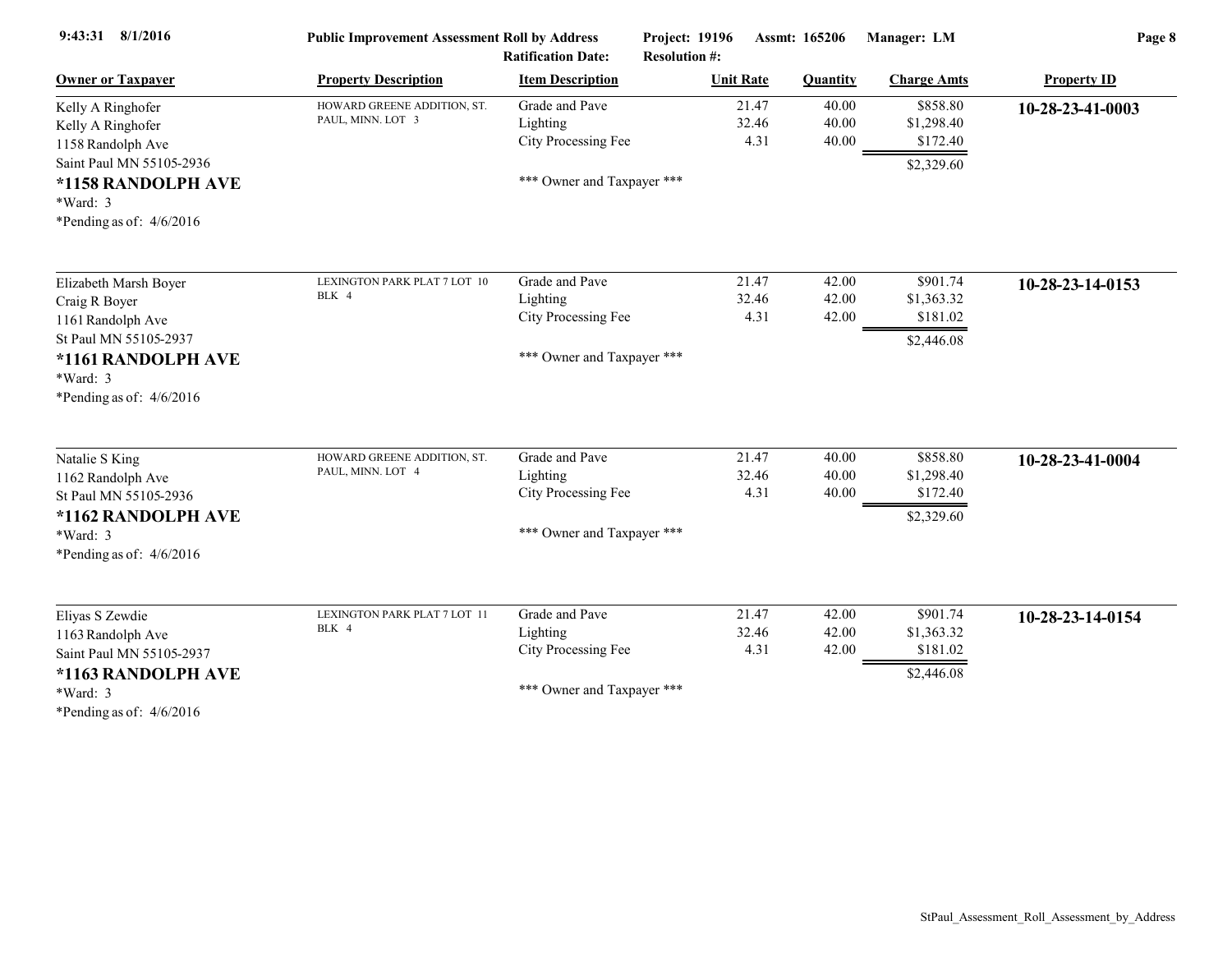| 9:43:31 8/1/2016                                                                                                                                                | <b>Public Improvement Assessment Roll by Address</b><br><b>Ratification Date:</b> |                                                                                 | Project: 19196<br><b>Resolution #:</b> | Assmt: 165206           |                                                    | Page 9             |  |
|-----------------------------------------------------------------------------------------------------------------------------------------------------------------|-----------------------------------------------------------------------------------|---------------------------------------------------------------------------------|----------------------------------------|-------------------------|----------------------------------------------------|--------------------|--|
| <b>Owner or Taxpayer</b>                                                                                                                                        | <b>Property Description</b>                                                       | <b>Item Description</b>                                                         | <b>Unit Rate</b>                       | <b>Quantity</b>         | <b>Charge Amts</b>                                 | <b>Property ID</b> |  |
| Philip J Drewes<br>116 E Fourth St Unit 1<br>Media PA 19063-3007<br>*1164 RANDOLPH AVE<br>*Ward: 3<br>*Pending as of: $4/6/2016$                                | HOWARD GREENE ADDITION, ST.<br>PAUL, MINN. LOT 5                                  | Grade and Pave<br>Lighting<br>City Processing Fee<br>*** Owner and Taxpayer *** | 21.47<br>32.46<br>4.31                 | 40.00<br>40.00<br>40.00 | \$858.80<br>\$1,298.40<br>\$172.40<br>\$2,329.60   | 10-28-23-41-0005   |  |
| Tram T Dao<br>Quoc Hung Pham<br>11030 Sweetwater Path<br>Woodbury MN 55129-5292<br>*1169 RANDOLPH AVE<br>*Ward: 3<br>*Pending as of: $4/6/2016$                 | LEXINGTON PARK PLAT 7 LOT 12<br>BLK 4                                             | Grade and Pave<br>Lighting<br>City Processing Fee<br>*** Owner and Taxpayer *** | 21.47<br>32.46<br>4.31                 | 42.00<br>42.00<br>42.00 | \$901.74<br>\$1,363.32<br>\$181.02<br>\$2,446.08   | 10-28-23-14-0155   |  |
| Harvey L Kaplan Trustee<br>Kaplan Trustee<br>1101 Sibley Memorial Hwy<br>Lilydale MN 55118-3621<br>*1172 RANDOLPH AVE<br>*Ward: 3<br>*Pending as of: $4/6/2016$ | HOWARD GREENE ADDITION, ST.<br>PAUL, MINN. LOTS 6 AND LOT 7                       | Grade and Pave<br>Lighting<br>City Processing Fee<br>*** Owner ***              | 21.47<br>32.46<br>4.31                 | 80.00<br>80.00<br>80.00 | \$1,717.60<br>\$2,596.80<br>\$344.80<br>\$4,659.20 | 10-28-23-41-0006   |  |
| Mildred Rein<br>1101 Sibley Memorial Hwy<br>Lilydale MN 55118-3621<br>*1172 RANDOLPH AVE<br>*Ward: 3<br>*Pending as of: $4/6/2016$                              | HOWARD GREENE ADDITION, ST.<br>PAUL, MINN. LOTS 6 AND LOT 7                       | *** Taxpayer ***                                                                |                                        |                         |                                                    | 10-28-23-41-0006   |  |
| Ryann K Collins<br>Jennifer A Collins<br>1177 Randolph Ave<br>Saint Paul MN 55105-2937<br>*1177 RANDOLPH AVE<br>*Ward: 3<br>*Pending as of: $4/6/2016$          | LEXINGTON PARK PLAT 7 E 46 FT OF<br>LOTS 13 14 AND LOT 15 BLK 4                   | Grade and Pave<br>Lighting<br>City Processing Fee<br>*** Owner and Taxpayer *** | 21.47<br>32.46<br>4.31                 | 46.00<br>46.00<br>46.00 | \$987.62<br>\$1,493.16<br>\$198.26<br>\$2,679.04   | 10-28-23-14-0156   |  |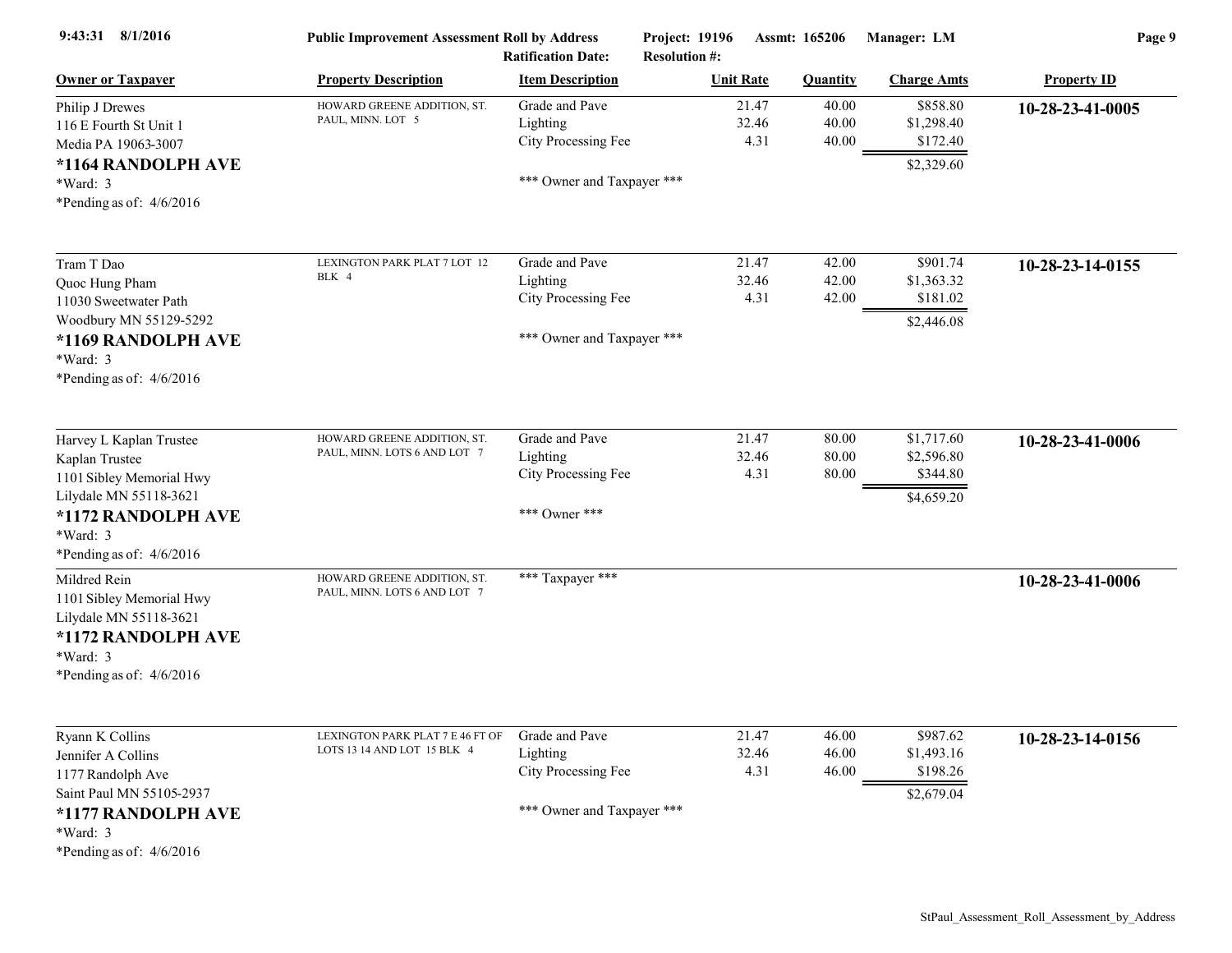| 9:43:31 8/1/2016                                                                                                                            | <b>Public Improvement Assessment Roll by Address</b><br><b>Ratification Date:</b>                                                      |                                                                                 | Project: 19196<br><b>Assmt: 165206</b><br><b>Resolution #:</b> |                            | Manager: LM                                         | Page 10            |  |
|---------------------------------------------------------------------------------------------------------------------------------------------|----------------------------------------------------------------------------------------------------------------------------------------|---------------------------------------------------------------------------------|----------------------------------------------------------------|----------------------------|-----------------------------------------------------|--------------------|--|
| <b>Owner or Taxpayer</b>                                                                                                                    | <b>Property Description</b>                                                                                                            | <b>Item Description</b>                                                         | <b>Unit Rate</b>                                               | <b>Quantity</b>            | <b>Charge Amts</b>                                  | <b>Property ID</b> |  |
| Cohn Haley<br>1183 Randolph Ave<br>Saint Paul MN 55105-2937<br>*1183 RANDOLPH AVE<br>$*Ward: 3$<br>*Pending as of: $4/6/2016$               | LEXINGTON PARK PLAT 7 W 46 FT OF<br>E 92 FT OF LOTS 13 14 AND LOT 15<br>BLK 4                                                          | Grade and Pave<br>Lighting<br>City Processing Fee<br>*** Owner and Taxpayer *** | 21.47<br>32.46<br>4.31                                         | 46.00<br>46.00<br>46.00    | \$987.62<br>\$1,493.16<br>\$198.26<br>\$2,679.04    | 10-28-23-14-0157   |  |
| Andrew L Hightower<br>222 Interlachen Ln Nw<br>Rochester MN 55901-8406<br>*1185 RANDOLPH AVE<br>$*Ward: 3$<br>*Pending as of: $4/6/2016$    | LEXINGTON PARK PLAT 7 EX<br>EDGCUMBE RD AND EX THE E 92 FT<br>LOTS 13 14 AND LOT 15 BLK 4                                              | Grade and Pave<br>Lighting<br>City Processing Fee<br>*** Owner and Taxpayer *** | 21.47<br>32.46<br>4.31                                         | 0.00<br>0.00<br>0.00       | \$0.00<br>\$0.00<br>\$0.00<br>\$0.00                | 10-28-23-14-0158   |  |
|                                                                                                                                             | <b>Previously Assessed</b><br>Griggs/Jefferson RSVP<br>Levied 11/21/2007                                                               |                                                                                 |                                                                |                            |                                                     |                    |  |
| H N Commercial Properties Llc<br>1191 Randolph Ave<br>St Paul MN 55105-2939<br>*1191 RANDOLPH AVE<br>*Ward: 3<br>*Pending as of: $4/6/2016$ | KAY ADDITION W 1/2 OF VAC ALLEY<br>ADJ AND LOT 6 BLK 3 LEXINGTON<br>PARK PLAT 7 AND IN SD KAY<br>ADDITION LOTS 4, 5 AND LOT 6 BLK<br>2 | Grade and Pave<br>Lighting<br>City Processing Fee<br>*** Owner and Taxpayer *** | 21.47<br>32.46<br>4.31                                         | 183.00<br>183.00<br>183.00 | \$3,929.01<br>\$5,940.18<br>\$788.73<br>\$10,657.92 | 10-28-23-14-0187   |  |
| Mary E Holisak Trustee<br>2125 Highland Pky<br>Saint Paul MN 55116-1314<br>*1194 RANDOLPH AVE<br>$*Ward: 3$<br>0.16001                      | DAVERN'S REARRANGEMENT OF<br>BLOCKS 4 5 & 6 OF LEXINGTON PARK<br>PLAT 10 SUBJ TO EDGCUMBE RD LOT<br>1 AND ALL OF LOT 2 BLK 1           | Grade and Pave<br>Lighting<br>City Processing Fee<br>*** Owner and Taxpayer *** | 21.47<br>32.46<br>4.31                                         | 73.00<br>73.00<br>73.00    | \$1,567.31<br>\$2,369.58<br>\$314.63<br>\$4,251.52  | 10-28-23-41-0057   |  |

\*Pending as of: 4/6/2016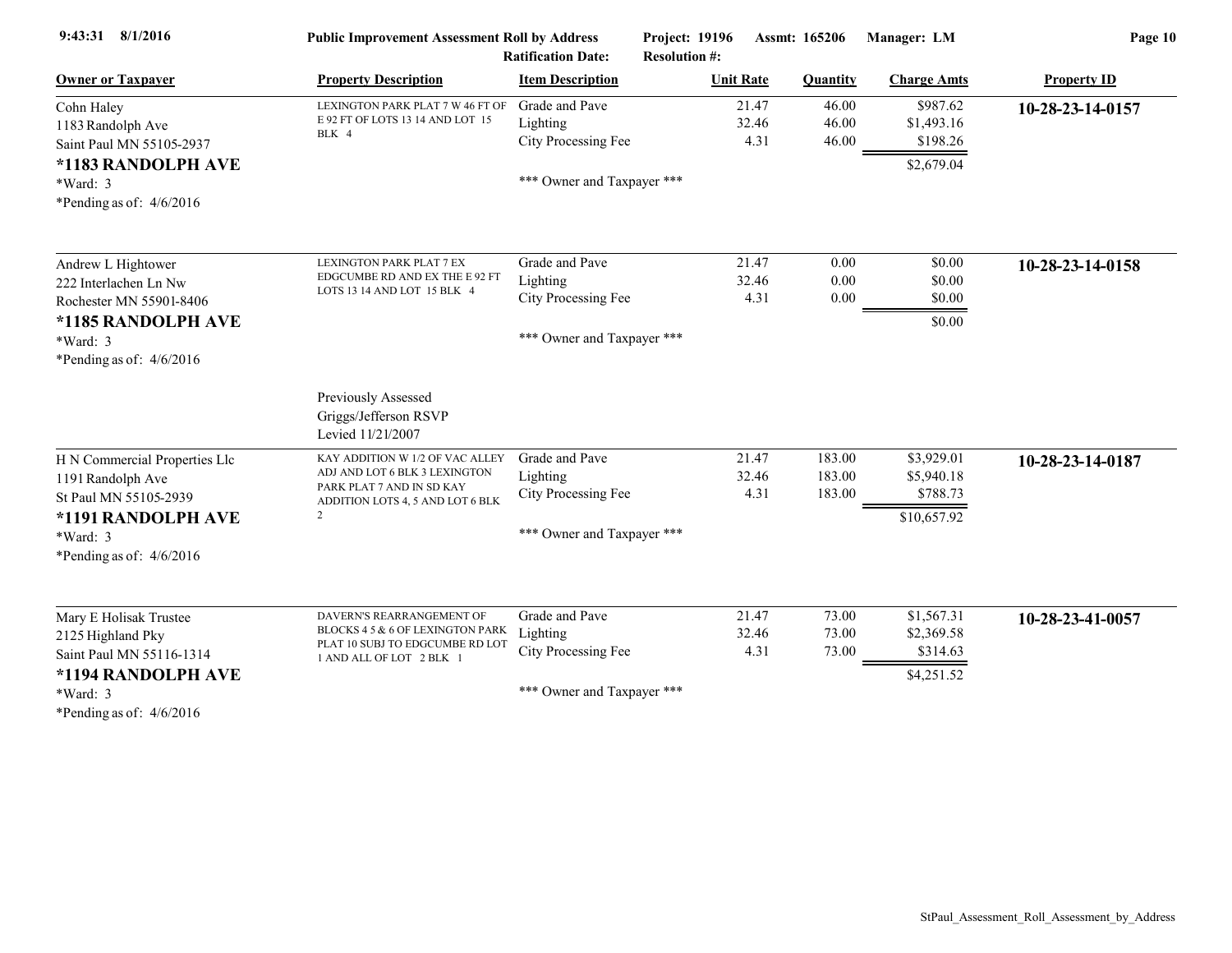| $9:43:31$ $8/1/2016$          | <b>Public Improvement Assessment Roll by Address</b><br><b>Ratification Date:</b> |                            | Project: 19196<br>Assmt: 165206<br><b>Resolution #:</b> |                 | Manager: LM        | Page 11            |  |
|-------------------------------|-----------------------------------------------------------------------------------|----------------------------|---------------------------------------------------------|-----------------|--------------------|--------------------|--|
| <b>Owner or Taxpayer</b>      | <b>Property Description</b>                                                       | <b>Item Description</b>    | <b>Unit Rate</b>                                        | <b>Quantity</b> | <b>Charge Amts</b> | <b>Property ID</b> |  |
| Cheryl A Olsen                | DAVERN'S REARRANGEMENT OF                                                         | Grade and Pave             | 21.47                                                   | 40.00           | \$858.80           | 10-28-23-41-0058   |  |
| 1198 Randolph Ave             | BLOCKS 4 5 & 6 OF LEXINGTON PARK                                                  | Lighting                   | 32.46                                                   | 40.00           | \$1,298.40         |                    |  |
| St Paul MN 55105-2938         | PLAT 10 LOT 3 BLK 1                                                               | City Processing Fee        | 4.31                                                    | 40.00           | \$172.40           |                    |  |
| *1198 RANDOLPH AVE            |                                                                                   |                            |                                                         |                 | \$2,329.60         |                    |  |
| *Ward: 3                      |                                                                                   | *** Owner and Taxpayer *** |                                                         |                 |                    |                    |  |
| *Pending as of: $4/6/2016$    |                                                                                   |                            |                                                         |                 |                    |                    |  |
| Paul Kaardal                  | DAVERN'S REARRANGEMENT OF                                                         | Grade and Pave             | 21.47                                                   | 40.00           | \$858.80           | 10-28-23-41-0059   |  |
| Diana Kaardal                 | BLOCKS 4 5 & 6 OF LEXINGTON PARK                                                  | Lighting                   | 32.46                                                   | 40.00           | \$1,298.40         |                    |  |
| 1202 Randolph Ave             | PLAT 10 LOT 4 BLK 1                                                               | City Processing Fee        | 4.31                                                    | 40.00           | \$172.40           |                    |  |
| St Paul MN 55105-2938         |                                                                                   |                            |                                                         |                 | \$2,329.60         |                    |  |
| *1202 RANDOLPH AVE            |                                                                                   | *** Owner and Taxpayer *** |                                                         |                 |                    |                    |  |
| $*Ward: 3$                    |                                                                                   |                            |                                                         |                 |                    |                    |  |
| *Pending as of: $4/6/2016$    |                                                                                   |                            |                                                         |                 |                    |                    |  |
| Valarie E Kreps               | DAVERN'S REARRANGEMENT OF                                                         | Grade and Pave             | 21.47                                                   | 40.00           | \$858.80           | 10-28-23-41-0060   |  |
| 4201 Sunset Blvd              | BLOCKS 4 5 & 6 OF LEXINGTON PARK                                                  | Lighting                   | 32.46                                                   | 40.00           | \$1,298.40         |                    |  |
| Minneapolis MN 55416-4139     | PLAT 10 LOT 5 BLK 1                                                               | City Processing Fee        | 4.31                                                    | 40.00           | \$172.40           |                    |  |
| *1206 RANDOLPH AVE            |                                                                                   |                            |                                                         |                 | \$2,329.60         |                    |  |
| $*Ward: 3$                    |                                                                                   | *** Owner and Taxpayer *** |                                                         |                 |                    |                    |  |
| *Pending as of: $4/6/2016$    |                                                                                   |                            |                                                         |                 |                    |                    |  |
| 638 And 642 Snelling Ave S Ll | DAVERN'S REARRANGEMENT OF                                                         | Grade and Pave             | 21.47                                                   | 40.00           | \$858.80           | 10-28-23-41-0061   |  |
| 2609 Hennepin Ave S Ste 101   | BLOCKS 4 5 & 6 OF LEXINGTON PARK                                                  | Lighting                   | 32.46                                                   | 40.00           | \$1,298.40         |                    |  |
| Minneapolis MN 55408-1167     | PLAT 10 LOT 6 BLK 1                                                               | City Processing Fee        | 4.31                                                    | 40.00           | \$172.40           |                    |  |
| *1210 RANDOLPH AVE            |                                                                                   |                            |                                                         |                 | \$2,329.60         |                    |  |
| *Ward: 3                      |                                                                                   | *** Owner and Taxpayer *** |                                                         |                 |                    |                    |  |
| *Pending as of: $4/6/2016$    |                                                                                   |                            |                                                         |                 |                    |                    |  |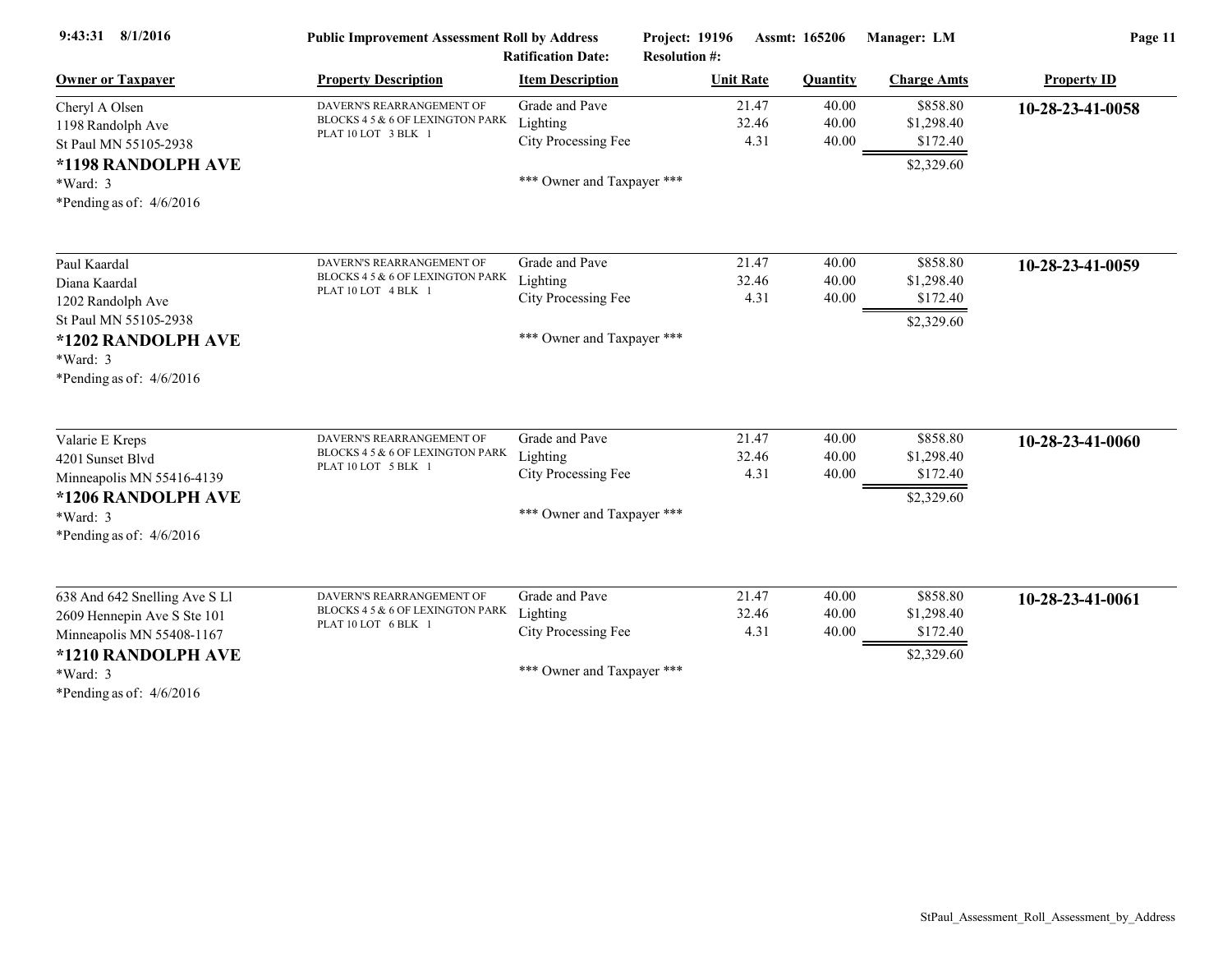| 9:43:31 8/1/2016                                                                                                                               | <b>Public Improvement Assessment Roll by Address</b>                                 | <b>Ratification Date:</b>                                                       | Project: 19196<br><b>Resolution #:</b> | Assmt: 165206           | Manager: LM                                      | Page 12            |
|------------------------------------------------------------------------------------------------------------------------------------------------|--------------------------------------------------------------------------------------|---------------------------------------------------------------------------------|----------------------------------------|-------------------------|--------------------------------------------------|--------------------|
| <b>Owner or Taxpayer</b>                                                                                                                       | <b>Property Description</b>                                                          | <b>Item Description</b>                                                         | <b>Unit Rate</b>                       | <b>Quantity</b>         | <b>Charge Amts</b>                               | <b>Property ID</b> |
| Charles Leonard Jackson Trustee<br>226 Grotto St N<br>Saint Paul MN 55104-6642<br>*1211 RANDOLPH AVE<br>*Ward: 3<br>*Pending as of: $4/6/2016$ | LEXINGTON PARK PLAT 7 LOT 7<br>BLK 3                                                 | Grade and Pave<br>Lighting<br>City Processing Fee<br>*** Owner ***              | 21.47<br>32.46<br>4.31                 | 43.00<br>43.00<br>43.00 | \$923.21<br>\$1,395.78<br>\$185.33<br>\$2,504.32 | 10-28-23-14-0140   |
| Matthew Niilo Jackson<br>973 Linwood Ave<br>Saint Paul MN 55105-3205<br>*1211 RANDOLPH AVE<br>*Ward: 3<br>*Pending as of: $4/6/2016$           | LEXINGTON PARK PLAT 7 LOT 7<br>BLK 3                                                 | *** Taxpayer ***                                                                |                                        |                         |                                                  | 10-28-23-14-0140   |
| Kvasnik Properties I Llc<br>2190 Marshall Ave<br>Saint Paul MN 55105-5758<br>*1213 RANDOLPH AVE<br>*Ward: 3<br>*Pending as of: $4/6/2016$      | LEXINGTON PARK PLAT 7 LOT 8<br>BLK 3                                                 | Grade and Pave<br>Lighting<br>City Processing Fee<br>*** Taxpayer ***           | 21.47<br>32.46<br>4.31                 | 43.00<br>43.00<br>43.00 | \$923.21<br>\$1,395.78<br>\$185.33<br>\$2,504.32 | 10-28-23-14-0141   |
| Sew What Corp<br>2190 Marshall Ave<br>St Paul MN 55104-5758<br>*1213 RANDOLPH AVE<br>*Ward: 3<br>*Pending as of: $4/6/2016$                    | LEXINGTON PARK PLAT 7 LOT 8<br>BLK 3                                                 | *** Owner ***                                                                   |                                        |                         |                                                  | 10-28-23-14-0141   |
| Stanley H Wong<br>Joanne F Wong<br>1214 Randolph Ave<br>St Paul MN 55105-2938<br>*1214 RANDOLPH AVE                                            | DAVERN'S REARRANGEMENT OF<br>BLOCKS 4 5 & 6 OF LEXINGTON PARK<br>PLAT 10 LOT 7 BLK 1 | Grade and Pave<br>Lighting<br>City Processing Fee<br>*** Owner and Taxpayer *** | 21.47<br>32.46<br>4.31                 | 40.00<br>40.00<br>40.00 | \$858.80<br>\$1,298.40<br>\$172.40<br>\$2,329.60 | 10-28-23-41-0062   |

\*Ward: 3

\*Pending as of: 4/6/2016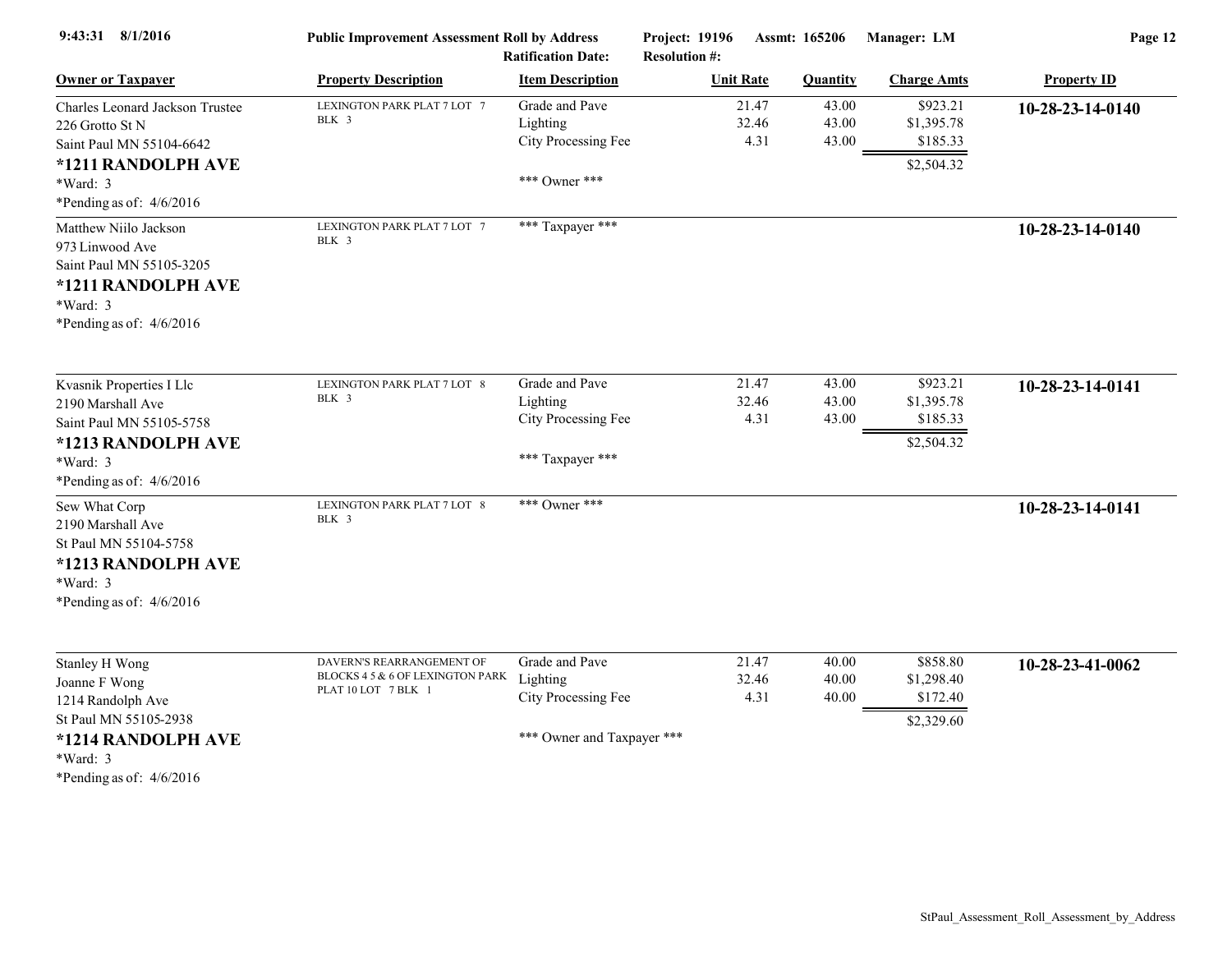| 9:43:31 8/1/2016                                                                                                                        | <b>Public Improvement Assessment Roll by Address</b><br><b>Ratification Date:</b>    |                                                                                 | Project: 19196<br>Assmt: 165206<br><b>Resolution #:</b> |                         | Manager: LM                                        | Page 13            |  |
|-----------------------------------------------------------------------------------------------------------------------------------------|--------------------------------------------------------------------------------------|---------------------------------------------------------------------------------|---------------------------------------------------------|-------------------------|----------------------------------------------------|--------------------|--|
| <b>Owner or Taxpayer</b>                                                                                                                | <b>Property Description</b>                                                          | <b>Item Description</b>                                                         | <b>Unit Rate</b>                                        | <b>Quantity</b>         | <b>Charge Amts</b>                                 | <b>Property ID</b> |  |
| Dlg Properties Llc<br>19206 N 130th Ave<br>Sun City West AZ 85375-4550                                                                  | LEXINGTON PARK PLAT 7 EX N 60 FT<br>LOT 9 BLK 3                                      | Grade and Pave<br>Lighting<br>City Processing Fee                               | 21.47<br>32.46<br>4.31                                  | 43.00<br>43.00<br>43.00 | \$923.21<br>\$1,395.78<br>\$185.33                 | 10-28-23-14-0142   |  |
| *1219 RANDOLPH AVE<br>*Ward: 3<br>*Pending as of: $4/6/2016$                                                                            |                                                                                      | *** Owner ***                                                                   |                                                         |                         | \$2,504.32                                         |                    |  |
| Lovejoy Properties Llc<br>1219 Randolph Ave<br>Saint Paul MN 55105-2939<br>*1219 RANDOLPH AVE<br>*Ward: 3<br>*Pending as of: $4/6/2016$ | LEXINGTON PARK PLAT 7 EX N 60 FT *** Taxpayer ***<br>LOT 9 BLK 3                     |                                                                                 |                                                         |                         |                                                    | 10-28-23-14-0142   |  |
| Patrick Jansen<br>1230 Randolph Ave<br>Saint Paul MN 55105-2954<br>*1224 RANDOLPH AVE<br>*Ward: 3<br>*Pending as of: $4/6/2016$         | DAVERN'S REARRANGEMENT OF<br>BLOCKS 4 5 & 6 OF LEXINGTON PARK<br>PLAT 10 LOT 2 BLK 2 | Grade and Pave<br>Lighting<br>City Processing Fee<br>*** Owner and Taxpayer *** | 21.47<br>32.46<br>4.31                                  | 40.00<br>40.00<br>40.00 | \$858.80<br>\$1,298.40<br>\$172.40<br>\$2,329.60   | 10-28-23-42-0002   |  |
| Juris L Purins<br>1227 Randolph Ave<br>St Paul MN 55105-2955<br>*1227 RANDOLPH AVE<br>*Ward: 3<br>*Pending as of: $4/6/2016$            | LEXINGTON PARK PLAT 8 LOT 23<br>BLK 4                                                | Grade and Pave<br>Lighting<br>City Processing Fee<br>*** Owner and Taxpayer *** | 21.47<br>32.46<br>4.31                                  | 50.00<br>50.00<br>50.00 | \$1,073.50<br>\$1,623.00<br>\$215.50<br>\$2,912.00 | 10-28-23-13-0213   |  |
| Patrick Jansen<br>1230 Randolph Ave<br>St Paul MN 55105-2954<br>*1230 RANDOLPH AVE<br>*Ward: 3<br>*Pending as of: $4/6/2016$            | DAVERN'S REARRANGEMENT OF<br>BLOCKS 4 5 & 6 OF LEXINGTON PARK<br>PLAT 10 LOT 3 BLK 2 | Grade and Pave<br>Lighting<br>City Processing Fee<br>*** Owner and Taxpayer *** | 21.47<br>32.46<br>4.31                                  | 40.00<br>40.00<br>40.00 | \$858.80<br>\$1,298.40<br>\$172.40<br>\$2,329.60   | 10-28-23-42-0003   |  |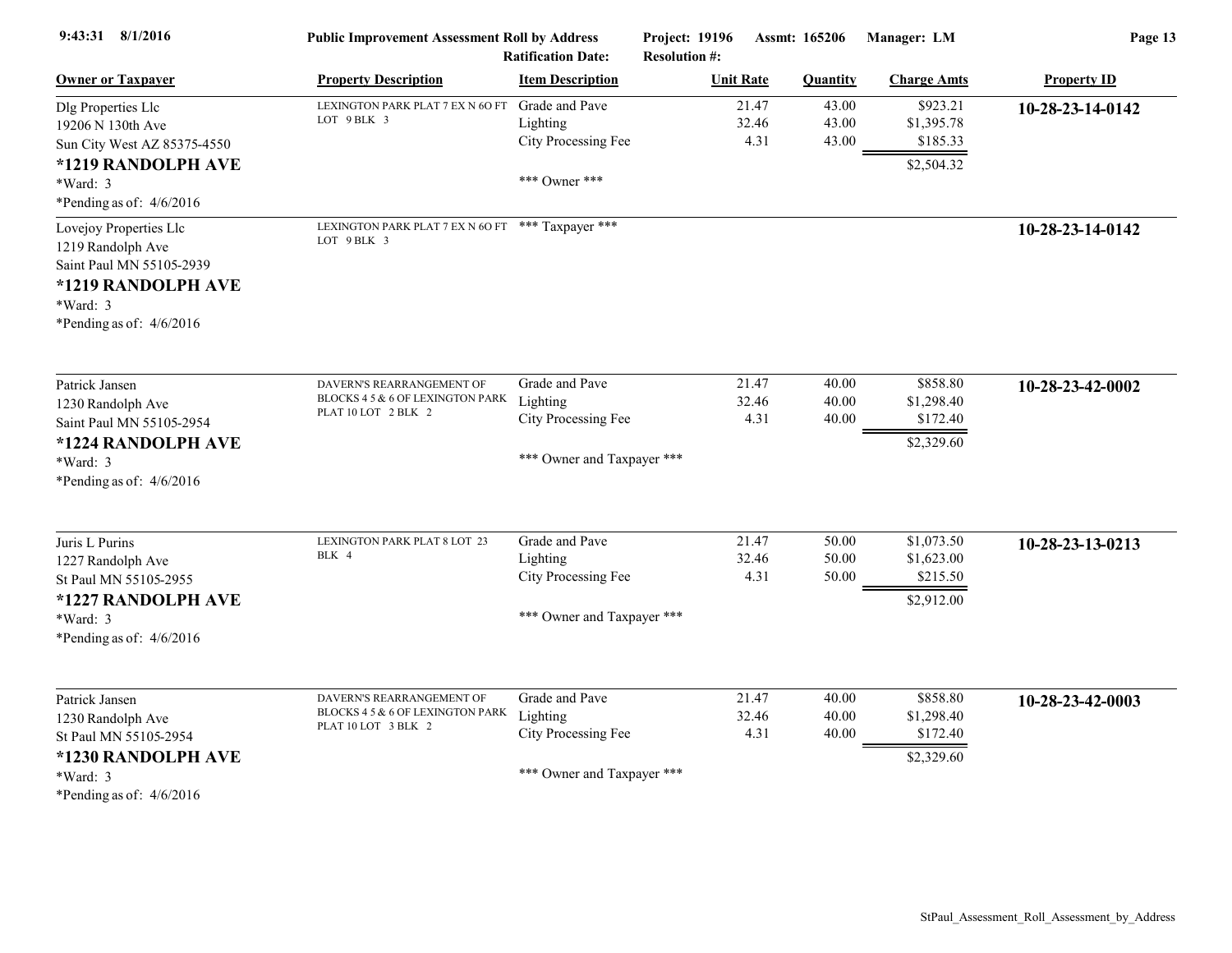| 9:43:31 8/1/2016                                             | <b>Public Improvement Assessment Roll by Address</b><br><b>Ratification Date:</b> |                            | Project: 19196<br>Assmt: 165206<br><b>Resolution #:</b> |                 | Manager: LM        | Page 14            |  |
|--------------------------------------------------------------|-----------------------------------------------------------------------------------|----------------------------|---------------------------------------------------------|-----------------|--------------------|--------------------|--|
| <b>Owner or Taxpayer</b>                                     | <b>Property Description</b>                                                       | <b>Item Description</b>    | <b>Unit Rate</b>                                        | <b>Quantity</b> | <b>Charge Amts</b> | <b>Property ID</b> |  |
| John W Mingo                                                 | DAVERN'S REARRANGEMENT OF                                                         | Grade and Pave             | 21.47                                                   | 40.00           | \$858.80           | 10-28-23-42-0004   |  |
| Mary A Mingo                                                 | BLOCKS 4 5 & 6 OF LEXINGTON PARK<br>PLAT 10 LOT 4 BLK 2                           | Lighting                   | 32.46                                                   | 40.00           | \$1,298.40         |                    |  |
| 4605 Hickory Hills Trl                                       |                                                                                   | City Processing Fee        | 4.31                                                    | 40.00           | \$172.40           |                    |  |
| Prior Lake MN 55372-8742                                     |                                                                                   |                            |                                                         |                 | \$2,329.60         |                    |  |
| *1232 RANDOLPH AVE                                           |                                                                                   | *** Owner and Taxpayer *** |                                                         |                 |                    |                    |  |
| *Ward: 3                                                     |                                                                                   |                            |                                                         |                 |                    |                    |  |
| *Pending as of: $4/6/2016$                                   |                                                                                   |                            |                                                         |                 |                    |                    |  |
| 638 And 642 Snelling Ave S Ll                                | LEXINGTON PARK PLAT 8 LOT 22                                                      | Grade and Pave             | 21.47                                                   | 50.00           | \$1,073.50         | 10-28-23-13-0212   |  |
| 2609 Hennepin Ave S Ste 101                                  | BLK 4                                                                             | Lighting                   | 32.46                                                   | 50.00           | \$1,623.00         |                    |  |
| Minneapolis MN 55408-1167                                    |                                                                                   | City Processing Fee        | 4.31                                                    | 50.00           | \$215.50           |                    |  |
| *1233 RANDOLPH AVE                                           |                                                                                   |                            |                                                         |                 | \$2,912.00         |                    |  |
| *Ward: 3                                                     |                                                                                   | *** Owner and Taxpayer *** |                                                         |                 |                    |                    |  |
| *Pending as of: $4/6/2016$                                   |                                                                                   |                            |                                                         |                 |                    |                    |  |
|                                                              |                                                                                   |                            |                                                         |                 |                    |                    |  |
| Todd A Van Heirseele                                         | DAVERN'S REARRANGEMENT OF                                                         | Grade and Pave             | 21.47                                                   | 40.00           | \$858.80           | 10-28-23-42-0005   |  |
| Erin O Van Heirseele                                         | BLOCKS 4 5 & 6 OF LEXINGTON PARK                                                  | Lighting                   | 32.46                                                   | 40.00           | \$1,298.40         |                    |  |
| 1238 Randolph Ave                                            | PLAT 10 LOT 5 BLK 2                                                               | City Processing Fee        | 4.31                                                    | 40.00           | \$172.40           |                    |  |
| St Paul MN 55105-2954                                        |                                                                                   |                            |                                                         |                 | \$2,329.60         |                    |  |
| *1238 RANDOLPH AVE                                           |                                                                                   | *** Owner and Taxpayer *** |                                                         |                 |                    |                    |  |
| *Ward: 3                                                     |                                                                                   |                            |                                                         |                 |                    |                    |  |
| *Pending as of: $4/6/2016$                                   |                                                                                   |                            |                                                         |                 |                    |                    |  |
| Louis P Demers                                               | LEXINGTON PARK PLAT 8 LOT 21                                                      | Grade and Pave             | 21.47                                                   | 50.00           | \$1,073.50         | 10-28-23-13-0211   |  |
| Sarah J Demers                                               | BLK 4                                                                             | Lighting                   | 32.46                                                   | 50.00           | \$1,623.00         |                    |  |
| 1239 Randolph Ave                                            |                                                                                   | City Processing Fee        | 4.31                                                    | 50.00           | \$215.50           |                    |  |
| Saint Paul MN 55105-2955                                     |                                                                                   |                            |                                                         |                 | \$2,912.00         |                    |  |
| *1239 RANDOLPH AVE<br>*Ward: 3<br>*Pending as of: $4/6/2016$ |                                                                                   | *** Owner and Taxpayer *** |                                                         |                 |                    |                    |  |
|                                                              |                                                                                   |                            |                                                         |                 |                    |                    |  |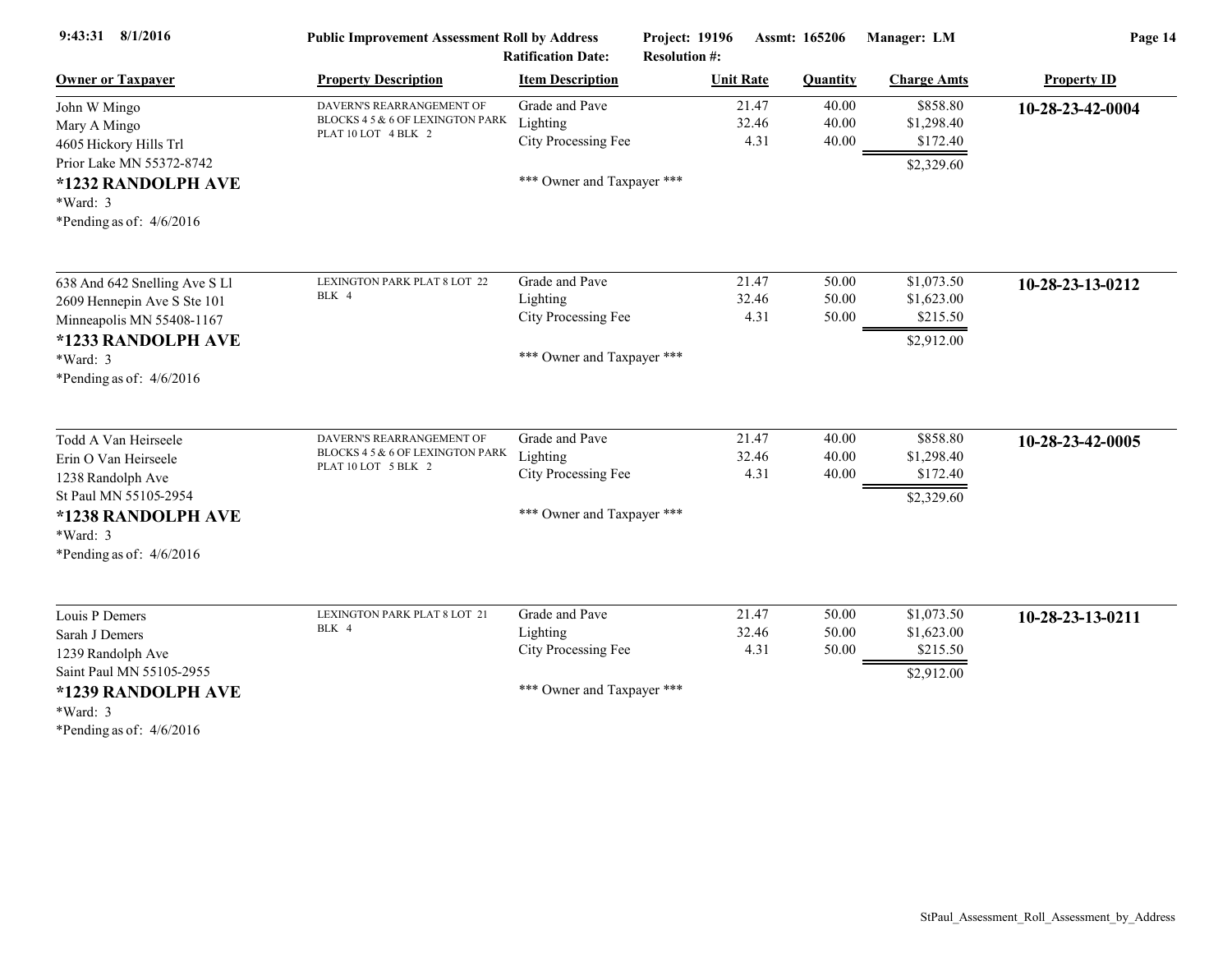| 9:43:31 8/1/2016                                             | <b>Public Improvement Assessment Roll by Address</b><br><b>Ratification Date:</b> |                            | Project: 19196<br>Assmt: 165206<br><b>Resolution #:</b> |       |          | Manager: LM        | Page 15            |  |
|--------------------------------------------------------------|-----------------------------------------------------------------------------------|----------------------------|---------------------------------------------------------|-------|----------|--------------------|--------------------|--|
| <b>Owner or Taxpayer</b>                                     | <b>Property Description</b>                                                       | <b>Item Description</b>    | <b>Unit Rate</b>                                        |       | Quantity | <b>Charge Amts</b> | <b>Property ID</b> |  |
| John J Ewen                                                  | DAVERN'S REARRANGEMENT OF                                                         | Grade and Pave             |                                                         | 21.47 | 40.00    | \$858.80           | 10-28-23-42-0006   |  |
| Ida M Ewen                                                   | BLOCKS 4 5 & 6 OF LEXINGTON PARK<br>PLAT 10 LOT 6 BLK 2                           | Lighting                   |                                                         | 32.46 | 40.00    | \$1,298.40         |                    |  |
| 1718 Hampshire Ave                                           |                                                                                   | City Processing Fee        |                                                         | 4.31  | 40.00    | \$172.40           |                    |  |
| St Paul MN 55116-2456                                        |                                                                                   |                            |                                                         |       |          | \$2,329.60         |                    |  |
| *1242 RANDOLPH AVE                                           |                                                                                   | *** Owner and Taxpayer *** |                                                         |       |          |                    |                    |  |
| *Ward: 3                                                     |                                                                                   |                            |                                                         |       |          |                    |                    |  |
| *Pending as of: $4/6/2016$                                   |                                                                                   |                            |                                                         |       |          |                    |                    |  |
| Gordon E Mcintyre Lee                                        | LEXINGTON PARK PLAT 8 LOT 20                                                      | Grade and Pave             |                                                         | 21.47 | 50.00    | \$1,073.50         | 10-28-23-13-0210   |  |
| Kerry J Mcintyre Lee                                         | BLK 4                                                                             | Lighting                   |                                                         | 32.46 | 50.00    | \$1,623.00         |                    |  |
| 1243 Randolph Ave                                            |                                                                                   | City Processing Fee        |                                                         | 4.31  | 50.00    | \$215.50           |                    |  |
| St Paul MN 55105-2955                                        |                                                                                   |                            |                                                         |       |          | \$2,912.00         |                    |  |
| *1243 RANDOLPH AVE                                           |                                                                                   | *** Owner and Taxpayer *** |                                                         |       |          |                    |                    |  |
| *Ward: 3                                                     |                                                                                   |                            |                                                         |       |          |                    |                    |  |
|                                                              |                                                                                   |                            |                                                         |       |          |                    |                    |  |
| *Pending as of: $4/6/2016$                                   |                                                                                   |                            |                                                         |       |          |                    |                    |  |
| Jon S Ewen                                                   | DAVERN'S REARRANGEMENT OF                                                         | Grade and Pave             |                                                         | 21.47 | 40.00    | \$858.80           | 10-28-23-42-0007   |  |
| 1246 Randolph Ave                                            | BLOCKS 4 5 & 6 OF LEXINGTON PARK                                                  | Lighting                   |                                                         | 32.46 | 40.00    | \$1,298.40         |                    |  |
| St Paul MN 55105-2954                                        | PLAT 10 LOT 7 BLK 2                                                               | City Processing Fee        |                                                         | 4.31  | 40.00    | \$172.40           |                    |  |
| *1246 RANDOLPH AVE                                           |                                                                                   |                            |                                                         |       |          | \$2,329.60         |                    |  |
| *Ward: 3                                                     |                                                                                   | *** Owner and Taxpayer *** |                                                         |       |          |                    |                    |  |
| *Pending as of: $4/6/2016$                                   |                                                                                   |                            |                                                         |       |          |                    |                    |  |
| <b>Wesley Powers</b>                                         | LEXINGTON PARK PLAT 8 LOT 19                                                      | Grade and Pave             |                                                         | 21.47 | 50.00    | \$1,073.50         | 10-28-23-13-0209   |  |
| Rebecca Powers                                               | BLK 4                                                                             | Lighting                   |                                                         | 32.46 | 50.00    | \$1,623.00         |                    |  |
| 1249 Randolph Ave                                            |                                                                                   | City Processing Fee        |                                                         | 4.31  | 50.00    | \$215.50           |                    |  |
| Saint Paul MN 55105-2955                                     |                                                                                   |                            |                                                         |       |          | \$2,912.00         |                    |  |
| *1249 RANDOLPH AVE<br>*Ward: 3<br>*Pending as of: $4/6/2016$ |                                                                                   | *** Owner and Taxpayer *** |                                                         |       |          |                    |                    |  |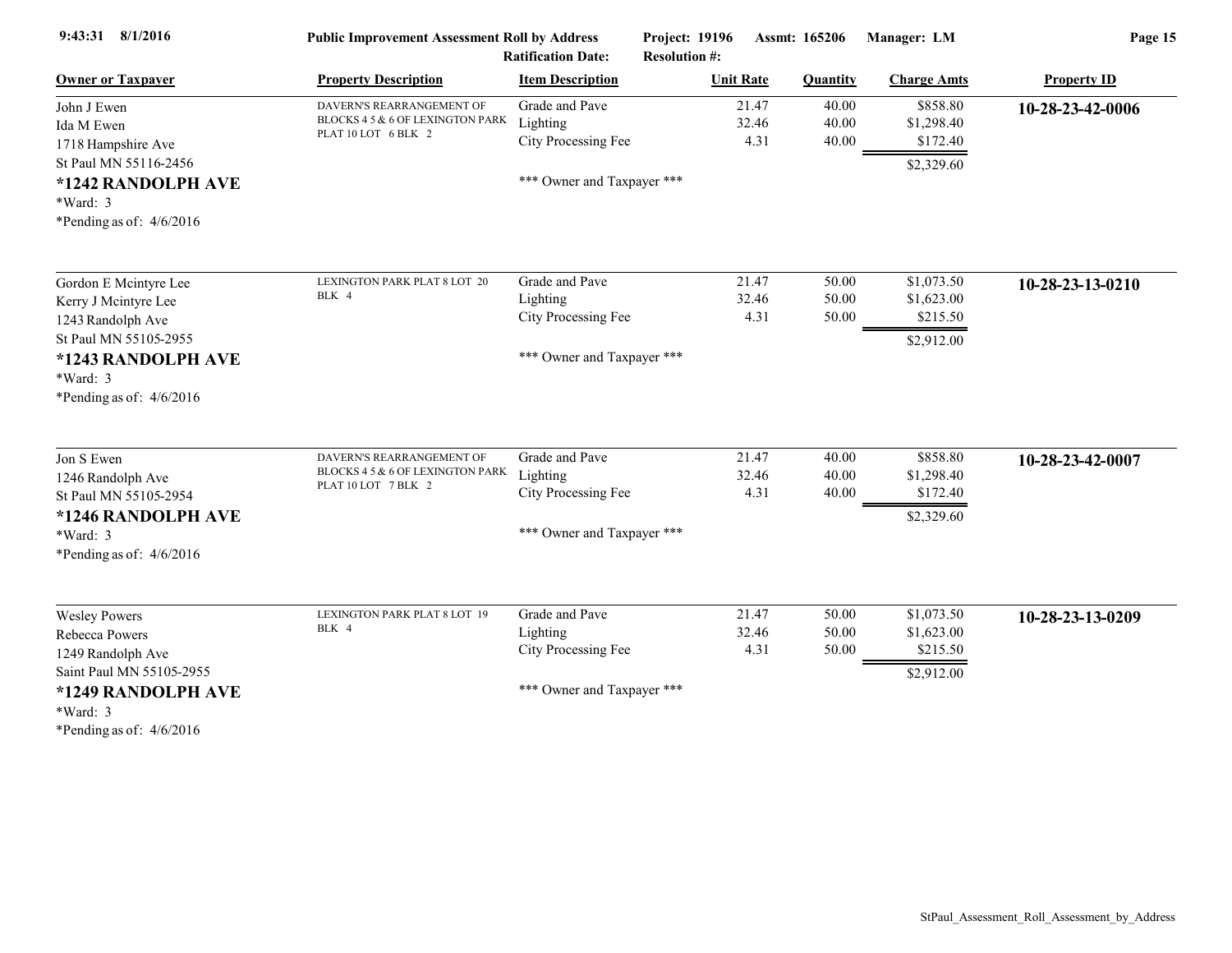| <b>Owner or Taxpayer</b><br><b>Property Description</b><br><b>Item Description</b><br><b>Unit Rate</b><br><b>Quantity</b><br><b>Charge Amts</b><br>\$858.80<br>Grade and Pave<br>21.47<br>40.00<br>DAVERN'S REARRANGEMENT OF<br>Donald W Kohler<br>BLOCKS 4 5 & 6 OF LEXINGTON PARK<br>Lighting<br>32.46<br>40.00<br>\$1,298.40<br>1250 Randolph Ave<br>PLAT 10 LOT 8 BLK 2<br>City Processing Fee<br>4.31<br>40.00<br>\$172.40<br>Saint Paul MN 55105-2954<br>\$2,329.60<br>*1250 RANDOLPH AVE<br>*** Owner and Taxpayer ***<br>$*Ward: 3$ | <b>Property ID</b><br>10-28-23-42-0008 |
|---------------------------------------------------------------------------------------------------------------------------------------------------------------------------------------------------------------------------------------------------------------------------------------------------------------------------------------------------------------------------------------------------------------------------------------------------------------------------------------------------------------------------------------------|----------------------------------------|
|                                                                                                                                                                                                                                                                                                                                                                                                                                                                                                                                             |                                        |
|                                                                                                                                                                                                                                                                                                                                                                                                                                                                                                                                             |                                        |
|                                                                                                                                                                                                                                                                                                                                                                                                                                                                                                                                             |                                        |
|                                                                                                                                                                                                                                                                                                                                                                                                                                                                                                                                             |                                        |
|                                                                                                                                                                                                                                                                                                                                                                                                                                                                                                                                             |                                        |
|                                                                                                                                                                                                                                                                                                                                                                                                                                                                                                                                             |                                        |
| *Pending as of: $4/6/2016$                                                                                                                                                                                                                                                                                                                                                                                                                                                                                                                  |                                        |
| Grade and Pave<br>\$858.80<br>21.47<br>40.00<br>DAVERN'S REARRANGEMENT OF<br>Heidi Furlong                                                                                                                                                                                                                                                                                                                                                                                                                                                  | 10-28-23-42-0009                       |
| BLOCKS 4 5 & 6 OF LEXINGTON PARK<br>Lighting<br>32.46<br>40.00<br>\$1,298.40<br>Scott D Moe                                                                                                                                                                                                                                                                                                                                                                                                                                                 |                                        |
| PLAT 10 LOT 9 BLK 2<br>City Processing Fee<br>4.31<br>40.00<br>\$172.40<br>1254 Randolph Ave                                                                                                                                                                                                                                                                                                                                                                                                                                                |                                        |
| St Paul MN 55105-2954<br>\$2,329.60                                                                                                                                                                                                                                                                                                                                                                                                                                                                                                         |                                        |
| *** Owner and Taxpayer ***<br>*1254 RANDOLPH AVE                                                                                                                                                                                                                                                                                                                                                                                                                                                                                            |                                        |
| *Ward: 3                                                                                                                                                                                                                                                                                                                                                                                                                                                                                                                                    |                                        |
| *Pending as of: $4/6/2016$                                                                                                                                                                                                                                                                                                                                                                                                                                                                                                                  |                                        |
| Grade and Pave<br>\$1,073.50<br>21.47<br>50.00<br>LEXINGTON PARK PLAT 8 LOT 18<br>Timothy J Flanigan Jr                                                                                                                                                                                                                                                                                                                                                                                                                                     | 10-28-23-13-0208                       |
| BLK 4<br>32.46<br>50.00<br>Lighting<br>\$1,623.00<br>1255 Randolph Ave                                                                                                                                                                                                                                                                                                                                                                                                                                                                      |                                        |
| City Processing Fee<br>50.00<br>\$215.50<br>4.31<br>Saint Paul MN 55105-2955                                                                                                                                                                                                                                                                                                                                                                                                                                                                |                                        |
| *1255 RANDOLPH AVE<br>\$2,912.00                                                                                                                                                                                                                                                                                                                                                                                                                                                                                                            |                                        |
| *** Owner and Taxpayer ***<br>*Ward: 3                                                                                                                                                                                                                                                                                                                                                                                                                                                                                                      |                                        |
| *Pending as of: $4/6/2016$                                                                                                                                                                                                                                                                                                                                                                                                                                                                                                                  |                                        |
| Grade and Pave<br>21.47<br>\$1,073.50<br>50.00<br>Amy M Benish<br>LEXINGTON PARK PLAT 8 LOT 17                                                                                                                                                                                                                                                                                                                                                                                                                                              | 10-28-23-13-0207                       |
| BLK 4<br>Lighting<br>32.46<br>50.00<br>\$1,623.00<br>13657 Duluth Dr                                                                                                                                                                                                                                                                                                                                                                                                                                                                        |                                        |
| City Processing Fee<br>4.31<br>50.00<br>\$215.50<br>Apple Valley MN 55124-9203                                                                                                                                                                                                                                                                                                                                                                                                                                                              |                                        |
| *1257 RANDOLPH AVE<br>\$2,912.00                                                                                                                                                                                                                                                                                                                                                                                                                                                                                                            |                                        |
| *** Owner and Taxpayer ***<br>*Ward: 3                                                                                                                                                                                                                                                                                                                                                                                                                                                                                                      |                                        |
| *Pending as of: $4/6/2016$                                                                                                                                                                                                                                                                                                                                                                                                                                                                                                                  |                                        |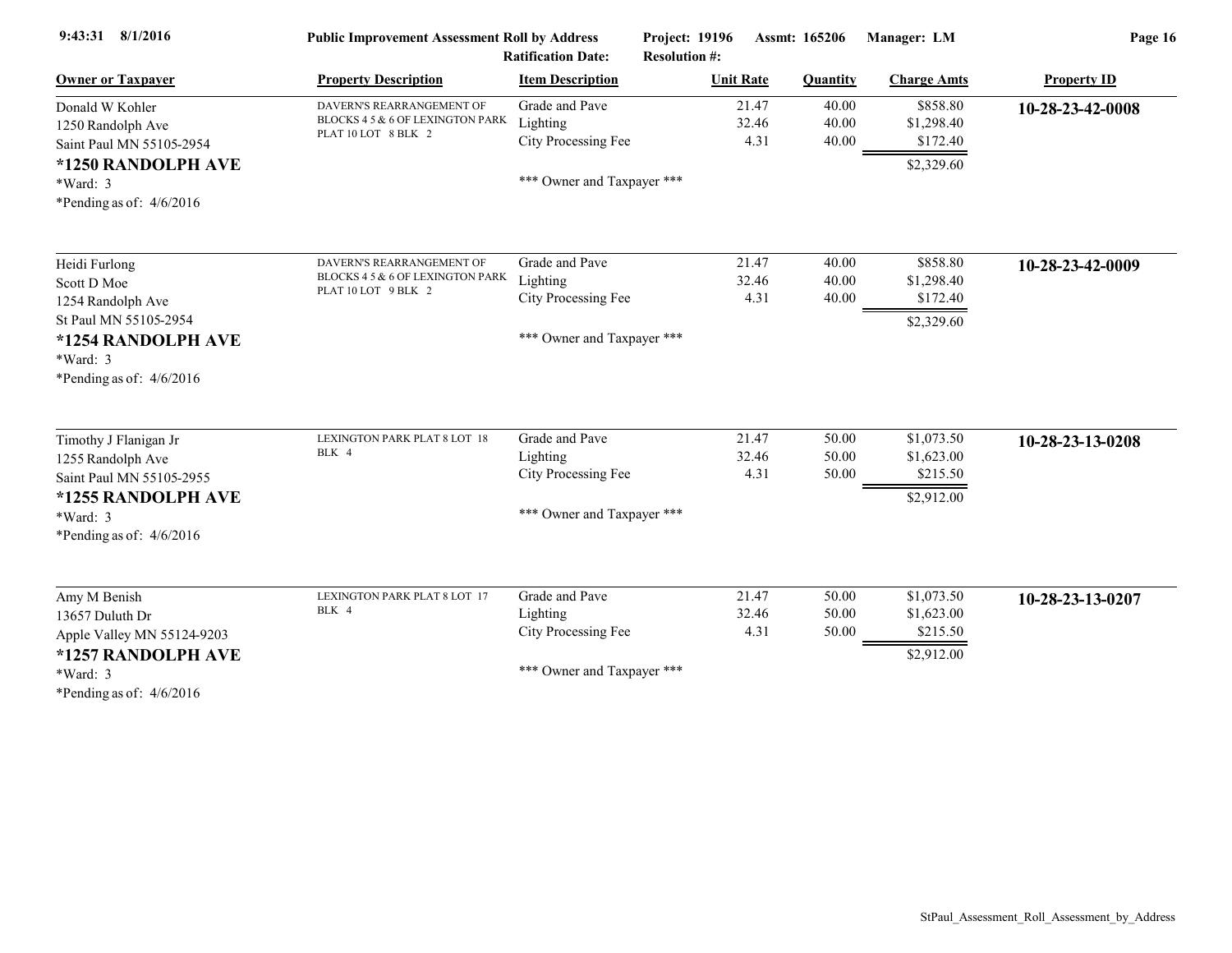| 9:43:31 8/1/2016                                                                                                                                  | <b>Public Improvement Assessment Roll by Address</b>                                  | <b>Ratification Date:</b>                                                       | <b>Project: 19196</b><br><b>Resolution #:</b> |                        | <b>Assmt: 165206</b>    | Manager: LM                                        | Page 17            |
|---------------------------------------------------------------------------------------------------------------------------------------------------|---------------------------------------------------------------------------------------|---------------------------------------------------------------------------------|-----------------------------------------------|------------------------|-------------------------|----------------------------------------------------|--------------------|
| <b>Owner or Taxpayer</b>                                                                                                                          | <b>Property Description</b>                                                           | <b>Item Description</b>                                                         |                                               | <b>Unit Rate</b>       | <b>Quantity</b>         | <b>Charge Amts</b>                                 | <b>Property ID</b> |
| Daniel J Hanzlik<br>Hanzlik<br>1258 Randolph Ave<br>Saint Paul MN 55105-2954                                                                      | DAVERN'S REARRANGEMENT OF<br>BLOCKS 4 5 & 6 OF LEXINGTON PARK<br>PLAT 10 LOT 10 BLK 2 | Grade and Pave<br>Lighting<br>City Processing Fee                               |                                               | 21.47<br>32.46<br>4.31 | 40.00<br>40.00<br>40.00 | \$858.80<br>\$1,298.40<br>\$172.40<br>\$2,329.60   | 10-28-23-42-0010   |
| *1258 RANDOLPH AVE<br>*Ward: 3<br>*Pending as of: $4/6/2016$                                                                                      |                                                                                       | *** Owner ***                                                                   |                                               |                        |                         |                                                    |                    |
| James D Hanzlik<br>Jeannine V Hanzlik<br>1258 Randolph Ave<br>St Paul MN 55105-2954<br>*1258 RANDOLPH AVE<br>*Ward: 3<br>*Pending as of: 4/6/2016 | DAVERN'S REARRANGEMENT OF<br>BLOCKS 4 5 & 6 OF LEXINGTON PARK<br>PLAT 10 LOT 10 BLK 2 | *** Taxpayer ***                                                                |                                               |                        |                         |                                                    | 10-28-23-42-0010   |
| Jennifer E Albrecht<br>1262 Randolph Ave<br>St Paul MN 55105-2954<br>*1262 RANDOLPH AVE<br>*Ward: 3<br>*Pending as of: $4/6/2016$                 | DAVERN'S REARRANGEMENT OF<br>BLOCKS 4 5 & 6 OF LEXINGTON PARK<br>PLAT 10 LOT 11 BLK 2 | Grade and Pave<br>Lighting<br>City Processing Fee<br>*** Owner and Taxpayer *** |                                               | 21.47<br>32.46<br>4.31 | 40.00<br>40.00<br>40.00 | \$858.80<br>\$1,298.40<br>\$172.40<br>\$2,329.60   | 10-28-23-42-0011   |
| Jon R Edstrom<br>14471 Furuby Rd<br>Center City MN 55012-9618<br>*1263 RANDOLPH AVE<br>*Ward: 3<br>*Pending as of: $4/6/2016$                     | LEXINGTON PARK PLAT 8 LOT 16<br>BLK 4                                                 | Grade and Pave<br>Lighting<br>City Processing Fee<br>*** Owner and Taxpayer *** |                                               | 21.47<br>32.46<br>4.31 | 50.00<br>50.00<br>50.00 | \$1,073.50<br>\$1,623.00<br>\$215.50<br>\$2,912.00 | 10-28-23-13-0206   |
| Dale Johnson<br>1266 Randolph Ave<br>Saint Paul MN 55105-2954<br>*1266 RANDOLPH AVE<br>$*Ward: 3$<br>*Pending as of: $4/6/2016$                   | DAVERN'S REARRANGEMENT OF<br>BLOCKS 4 5 & 6 OF LEXINGTON PARK<br>PLAT 10 LOT 12 BLK 2 | Grade and Pave<br>Lighting<br>City Processing Fee<br>*** Owner and Taxpayer *** |                                               | 21.47<br>32.46<br>4.31 | 40.00<br>40.00<br>40.00 | \$858.80<br>\$1,298.40<br>\$172.40<br>\$2,329.60   | 10-28-23-42-0012   |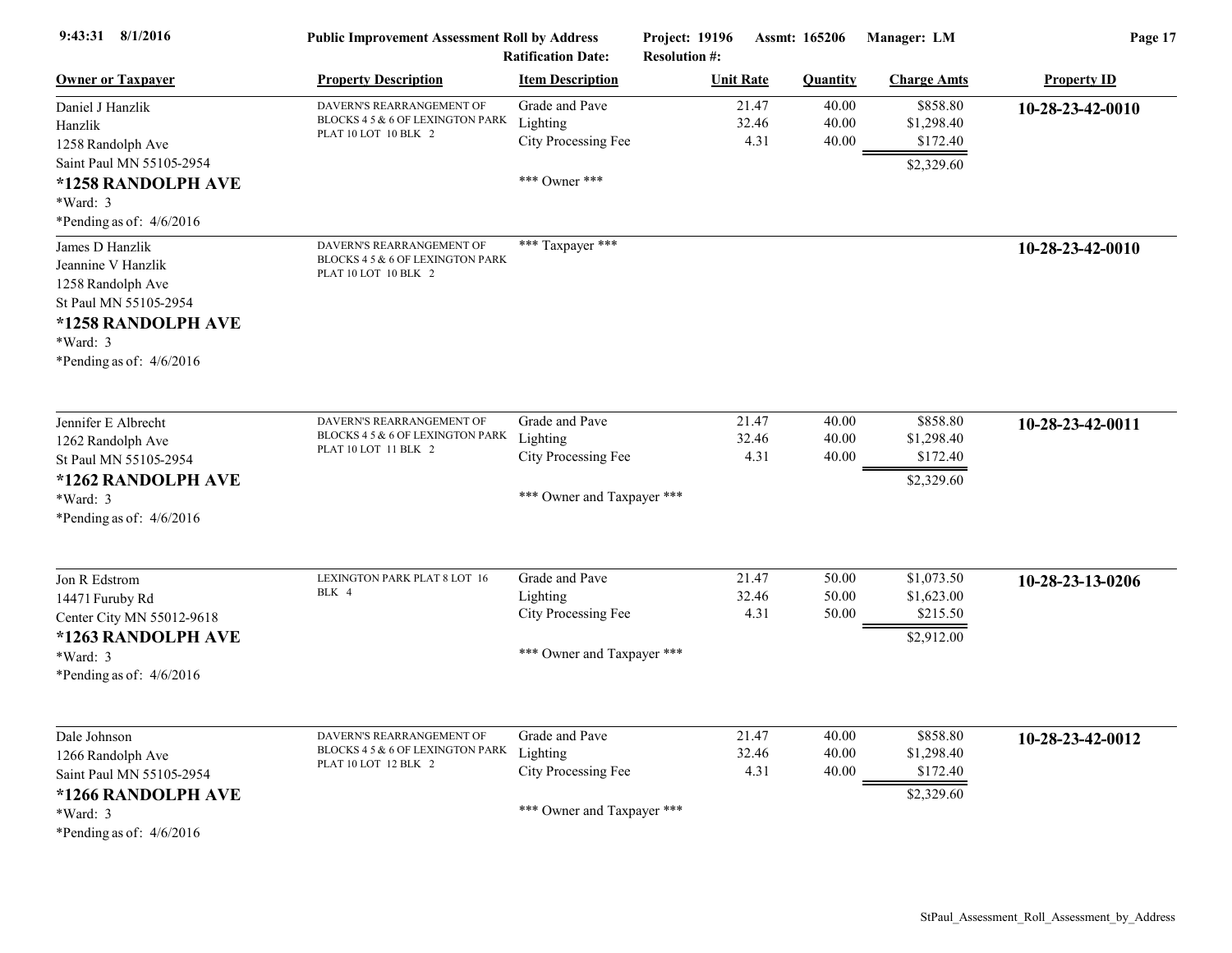| 9:43:31 8/1/2016                                                                                                                                 | <b>Public Improvement Assessment Roll by Address</b><br><b>Ratification Date:</b>     |                                                                                 | Project: 19196<br>Assmt: 165206<br><b>Resolution #:</b> |                         | Manager: LM                                        | Page 18            |  |
|--------------------------------------------------------------------------------------------------------------------------------------------------|---------------------------------------------------------------------------------------|---------------------------------------------------------------------------------|---------------------------------------------------------|-------------------------|----------------------------------------------------|--------------------|--|
| <b>Owner or Taxpayer</b>                                                                                                                         | <b>Property Description</b>                                                           | <b>Item Description</b>                                                         | <b>Unit Rate</b>                                        | <b>Quantity</b>         | <b>Charge Amts</b>                                 | <b>Property ID</b> |  |
| Christine Ann Mosio<br>1269 Randolph Ave<br>Saint Paul MN 55105-2955<br>*1269 RANDOLPH AVE<br>$*Ward: 3$<br>*Pending as of: $4/6/2016$           | LEXINGTON PARK PLAT 8 LOT 15<br>BLK 4                                                 | Grade and Pave<br>Lighting<br>City Processing Fee<br>*** Owner and Taxpayer *** | 21.47<br>32.46<br>4.31                                  | 50.00<br>50.00<br>50.00 | \$1,073.50<br>\$1,623.00<br>\$215.50<br>\$2,912.00 | 10-28-23-13-0205   |  |
| Timothy A Bollum<br>1270 Randolph Ave<br>St Paul MN 55105-2954<br>*1270 RANDOLPH AVE<br>*Ward: 3<br>*Pending as of: $4/6/2016$                   | DAVERN'S REARRANGEMENT OF<br>BLOCKS 4 5 & 6 OF LEXINGTON PARK<br>PLAT 10 LOT 13 BLK 2 | Grade and Pave<br>Lighting<br>City Processing Fee<br>*** Owner and Taxpayer *** | 21.47<br>32.46<br>4.31                                  | 40.00<br>40.00<br>40.00 | \$858.80<br>\$1,298.40<br>\$172.40<br>\$2,329.60   | 10-28-23-42-0013   |  |
| Donald H Norman<br>Susan M Mckee<br>1272 Randolph Ave<br>St Paul MN 55105-2954<br>*1272 RANDOLPH AVE<br>$*Ward: 3$<br>*Pending as of: $4/6/2016$ | DAVERN'S REARRANGEMENT OF<br>BLOCKS 4 5 & 6 OF LEXINGTON PARK<br>PLAT 10 LOT 14 BLK 2 | Grade and Pave<br>Lighting<br>City Processing Fee<br>*** Owner and Taxpayer *** | 21.47<br>32.46<br>4.31                                  | 40.00<br>40.00<br>40.00 | \$858.80<br>\$1,298.40<br>\$172.40<br>\$2,329.60   | 10-28-23-42-0014   |  |
| Christopher Engelmann<br>367 Cretin Ave S<br>St Paul MN 55105-1311<br>*1273 RANDOLPH AVE<br>*Ward: 3<br>*Pending as of: $4/6/2016$               | LEXINGTON PARK PLAT 8 LOT 14<br>BLK 4                                                 | Grade and Pave<br>Lighting<br>City Processing Fee<br>*** Owner and Taxpayer *** | 21.47<br>32.46<br>4.31                                  | 50.00<br>50.00<br>50.00 | \$1,073.50<br>\$1,623.00<br>\$215.50<br>\$2,912.00 | 10-28-23-13-0204   |  |